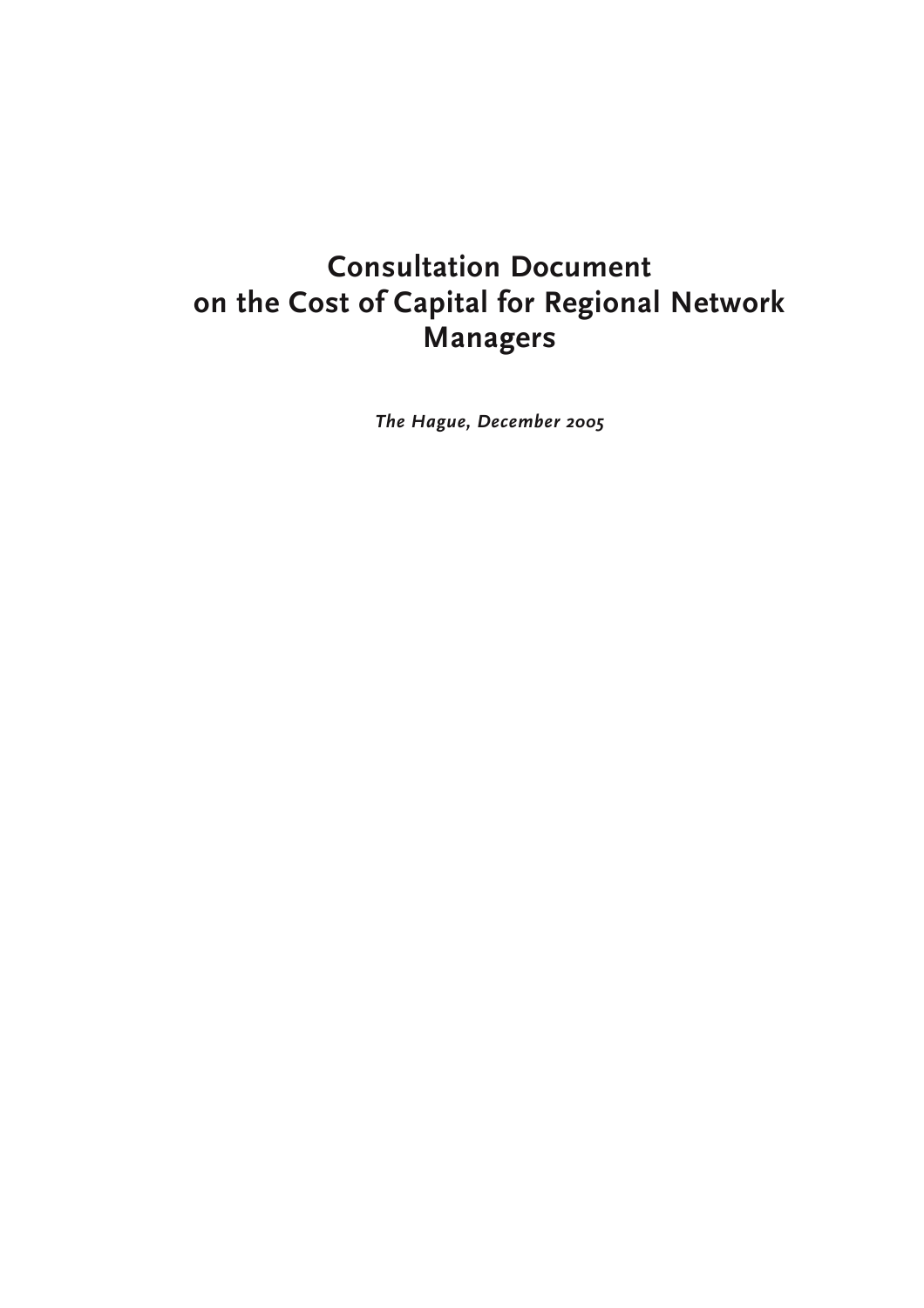**PROJECT NUMBER: 101729** 

**PROJECT NAME Consultation Document on the Cost of Capital of Regional Network Managers** 

**NETHERLANDS COMPETITION AUTHORITY OFFICE OF ENERGY REGULATION THE HAGUE, DECEMBER 2005**

**TEAM:** 

R.C.G. HAFFNER F.C. VAN DER VEEN DRS. A.J. VAN DER WELLE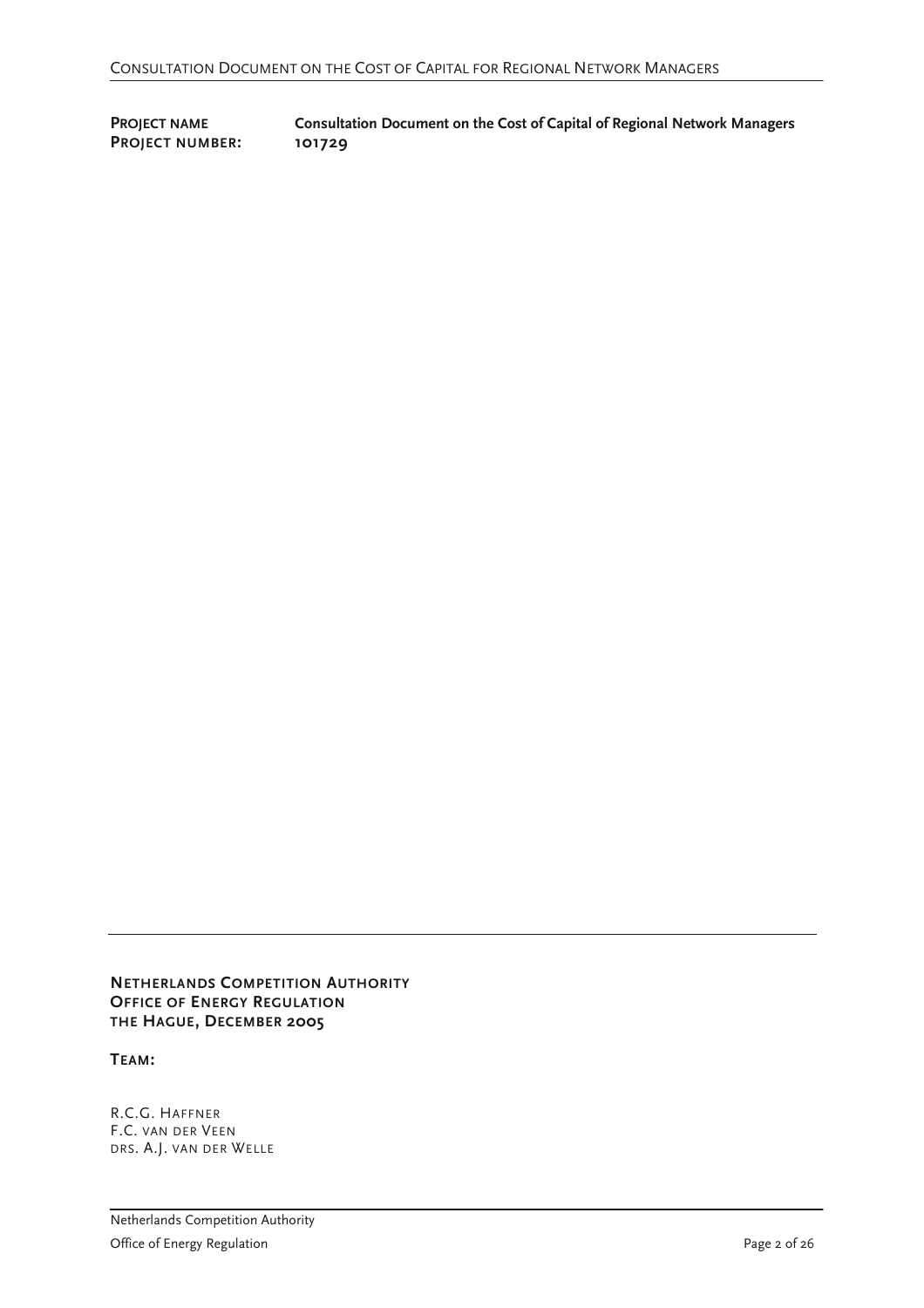## **Contents**

| $\overline{2}$ |     |       |  |  |  |  |
|----------------|-----|-------|--|--|--|--|
| 3              |     |       |  |  |  |  |
| $\overline{4}$ |     |       |  |  |  |  |
| 5              |     |       |  |  |  |  |
| 6              |     |       |  |  |  |  |
| $\overline{7}$ |     |       |  |  |  |  |
|                | 7.1 |       |  |  |  |  |
|                | 7.2 |       |  |  |  |  |
|                |     | 7.2.1 |  |  |  |  |
|                |     |       |  |  |  |  |
|                | 7.3 |       |  |  |  |  |
|                | 7.4 |       |  |  |  |  |
|                | 7.5 |       |  |  |  |  |
|                |     | 7.5.1 |  |  |  |  |
|                |     |       |  |  |  |  |
|                | 7.6 |       |  |  |  |  |
|                | 7.7 |       |  |  |  |  |
| 8              |     |       |  |  |  |  |
|                |     |       |  |  |  |  |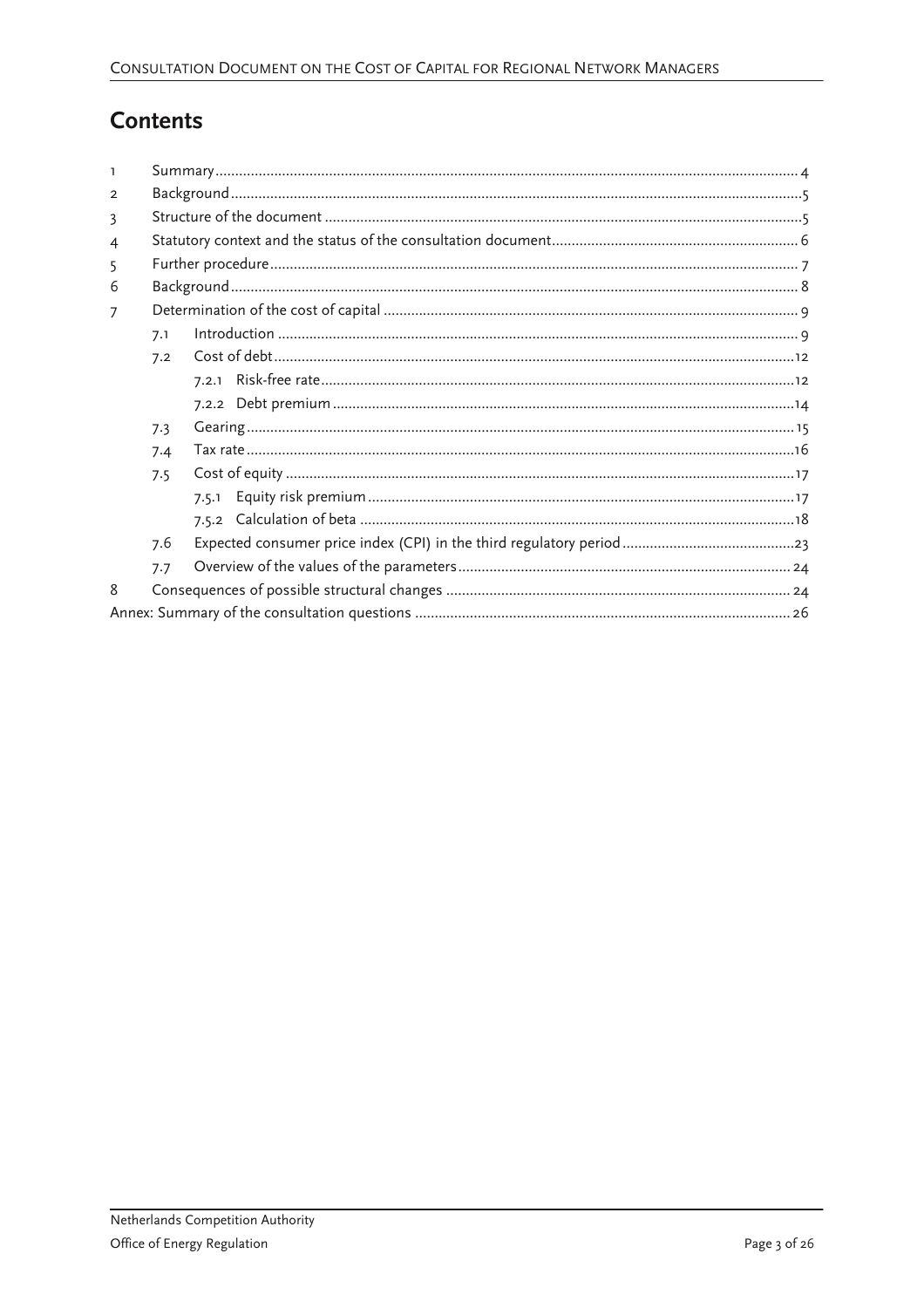## **1 Summary**

On 1 January 2007, the third regulatory period will start for the regional electricity grid managers. On 1 January 2008, the third regulatory period will start for the regional gas network managers. This means that in mid-2006 (electricity) and mid-2007 (gas), new method and x-factor decisions will have to be taken for these network managers.

The Board of Directors of the Netherlands Competition Authority (hereinafter "the Board") aims to inform the market of and consult the market about possible changes to the general framework of market regulation. The purpose of this document is to inform the market of and consult the market about the Board's views on the level of the regulatory cost of capital of network managers. This cost of capital enables efficient companies to recover the necessary investments in the network. The cost of capital plays a role in determining the method used in setting the x-factor and may have consequences for the level of the x-factor.

The regulatory cost of capital is currently 6.6% for electricity grid managers, and 6.8% for gas network managers (the real cost of capital, including an allowance for tax). These costs of capital have remained constant throughout the first two regulatory periods (a total of six years). In recent years, however, several changes have occurred which raised the question as to whether the level of the cost of capital which had been determined was still appropriate.

In this document, the Board sets out the consequences which these developments may have for the level of the regulatory cost of capital. The Board also requests market parties to respond to the proposed methods used in determining the cost of capital.

In a number of cases, the Board uses bandwidths for the proposed parameters. The bandwidths indicate the range which the Board considers reasonable at this moment. The table below provides the parameters proposed by the Board. The Board is of the opinion that these parameters are applicable both to the regional electricity grid managers and to the regional gas network managers. The mean of the bandwidth for the actual pre-tax cost of capital is 5.7%.

|                                 | Low     | High    |
|---------------------------------|---------|---------|
| Nominal risk-free rate          | 3.8%    | $4.3\%$ |
| Debt premium                    | $0.8\%$ | 0.8%    |
| Cost of debt                    | 4.6%    | 5.1%    |
| Equity risk premium             | 4.0%    | 6.0%    |
| Asset beta                      | 0.23    | 0.36    |
| Equity beta                     | 0.47    | 0.74    |
| Cost of equity                  | 5.7%    | 8.7%    |
| Gearing                         | 60%     | 60%     |
| Tax rate                        | 30%     | 30%     |
| Nominal pre-tax cost of capital | 6.0%    | 8.1%    |
| Inflation                       | 1.25%   | 1.25%   |
| Real pre-tax cost of capital    | 4.7%    | 6.7%    |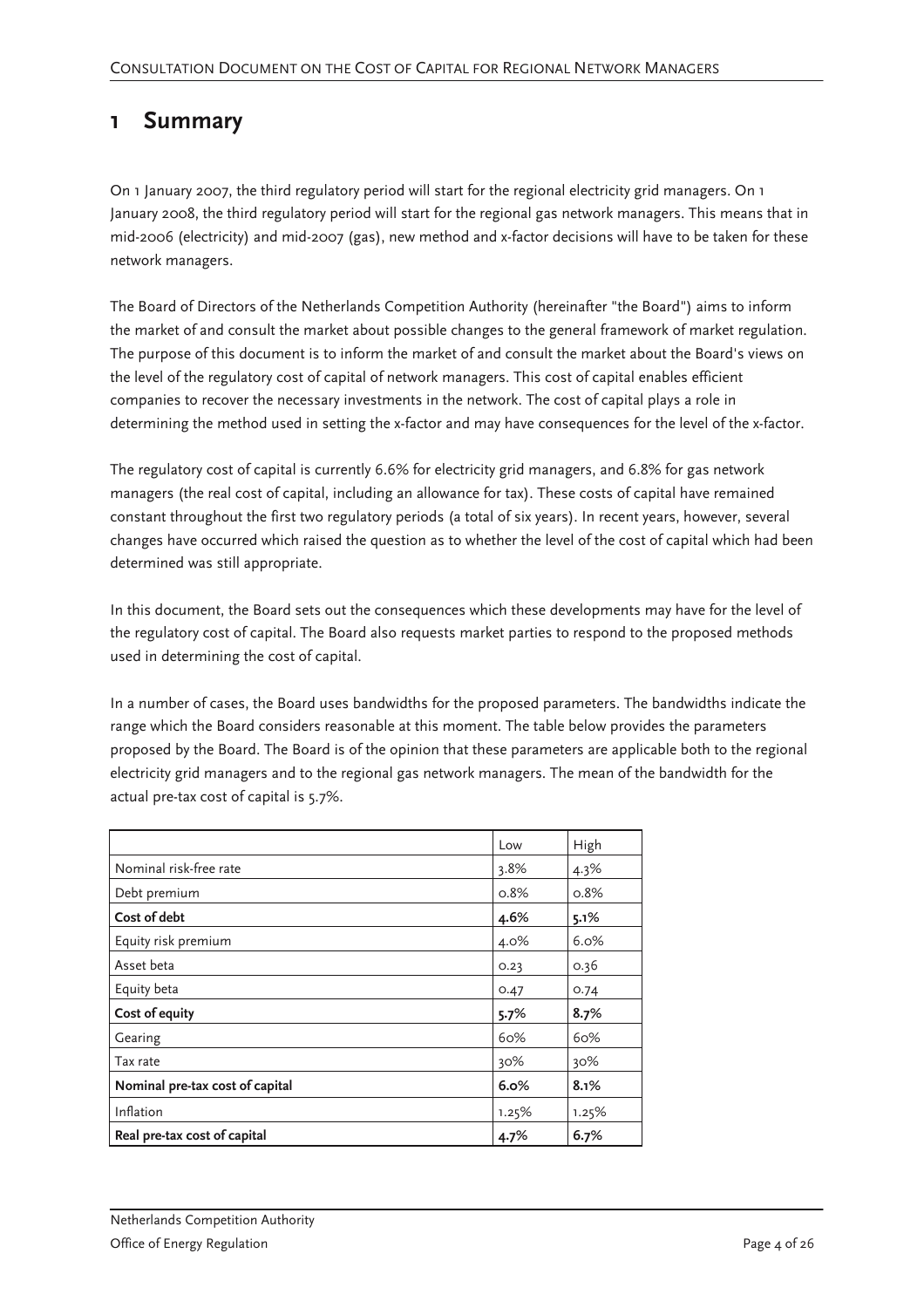## **2 Background**

- 1. On 1 January 2007, the third regulatory period for regional electricity grid managers will commence. On 1 January 2008, the third regulatory period for regional gas network managers will commence. This means that in mid-2006 (electricity) and mid-2007 (gas), new method and xfactor decisions will have to be determined for these network managers. The Board of Directors of the Netherlands Competition Authority (hereinafter "the Board") aims to inform the market of and consult the market about possible changes to the general framework of market regulation. The purpose of this document is to inform the market of and consult the market about the Board's views with regard to the level of the regulatory cost of capital for network managers. This cost of capital enables efficient companies to recover the investments which they have to make in the network.
- 2. At present the cost of capital is 6.6% for electricity grid managers and 6.8% for gas network managers.<sup>1</sup> These costs of capital have remained constant throughout the first two regulatory periods (a total of six years). In recent years, however, several changes have occurred which raised the question as to whether the level of the cost of capital which had been determined was still appropriate. These changes relate, for instance, to the macroeconomic environment, such as expected inflation, changes to the financial markets, for instance in relation to expected interest rates, and changes in expected tax rates. In this document, the Board indicates what consequences these developments may have for the level of the regulatory cost of capital. The Board also requests market parties to respond to the Board's views.

## **3 Structure of the document**

3. The structure of this document is as follows. Chapter  $4$  deals with the legal context of the information and consultation process, as well as the status of this consultation document. Chapter 5 deals with the further procedure. Chapter 6 discusses the estimated cost of capital against the background of the regulatory system currently applied. After this, chapter 7 discusses the methods which can be used to set the parameters for determining the cost of capital. These involve the following parameters: the cost of debt, the level of gearing, the tax rate, the cost of equity and the development of the consumer price index. Chapter 8 of the document discusses the possible effects of several structural changes on the level of the cost of capital. This relates, in

<sup>1</sup> This is the so-called real cost of capital, including an allowance for corporation tax. Chapter 7 of this document gives a further explanation of the definitions and terminology used.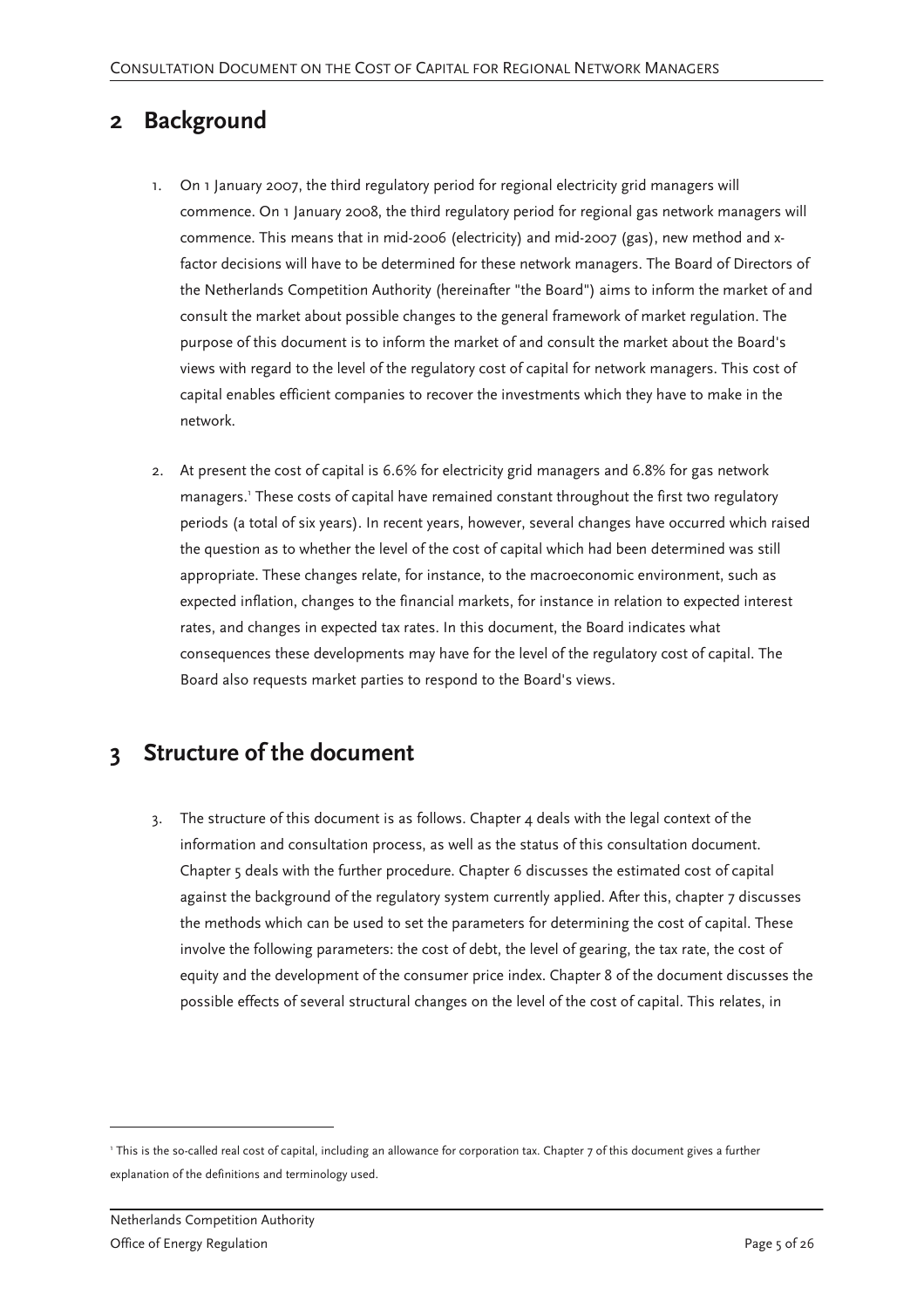particular, to the possible consequences of the bill aimed at splitting energy companies [Splitsingswetsvoorstel], which is currently before Parliament.<sup>2</sup>

- 4. In this document, the Board asks a number of questions about the methods used to determine the cost of capital. At the same time, this document also provides an indication of the bandwidths within which a suitable cost of capital should be determined. An overview of the consultation questions is contained in Annex 1.
- 5. The main points on which the document rests will be set out in this consultation document. For a more detailed substantiation, you are referred to the report by Frontier Economics (hereinafter "Frontier") on the cost of capital for regional network managers entitled "The Cost of Capital for Regional Distribution Networks".<sup>3</sup> Frontier's report forms an integral part of the consultation.

## **4 Statutory context and the status of the consultation document**

- 6. Pursuant to section 41 of the Electricity Act of 1998 (hereinafter "the Electricity Act") and section 81 of the Gas Act, the Board is required to adopt a method for determining the price cap to promote operational efficiency. The price cap to promote operational efficiency has the aim, amongst others, of ensuring that network managers in any event cannot obtain a return which is higher than that which is usual within the economy and of ensuring that equivalent efficiency is promoted amongst network managers (section 41(3) of the Electricity Act and section 81 (2) of the Gas Act).
- 7. The price cap, which is also referred to as the x-factor, must be determined separately for each network manager for a period of three to five years (section 41a of the Electricity Act and section 81a of the Gas Act). Pursuant to sections 41b and 41c of the Electricity Act and section 81b and 81c of the Gas Act, the Board is required to set the maximum tariffs (hereinafter "the tariffs") for electricity grid managers and gas network managers, taking into account, for instance, the x-factor.
- 8. The cost of capital which this consultation document raises for discussion plays a role in determining the method used to set the x-factor and may affect the level of the x-factor. The role which the cost of capital plays in the regulatory system will be explained in more detail in chapter 6 of this document. By law, the cost of capital should not be higher than that which is usual within the economy.

<sup>2</sup> Amendment of the Electricity Act of 1998 and the Gas Act in relation to further rules with regard to independent network management. Lower House of the Dutch Parliament, 2005-2006, 30 212, Nos 1-4 [*Wijziging van de Elektriciteitswet 1998 en van de Gaswet in verband met nadere regels omtrent een onafhankelijk netbeheer*].

<sup>3</sup> Frontier Economics. *The Cost of Capital Allowance for Regional Distribution Networks*. December 2005, www.dte.nl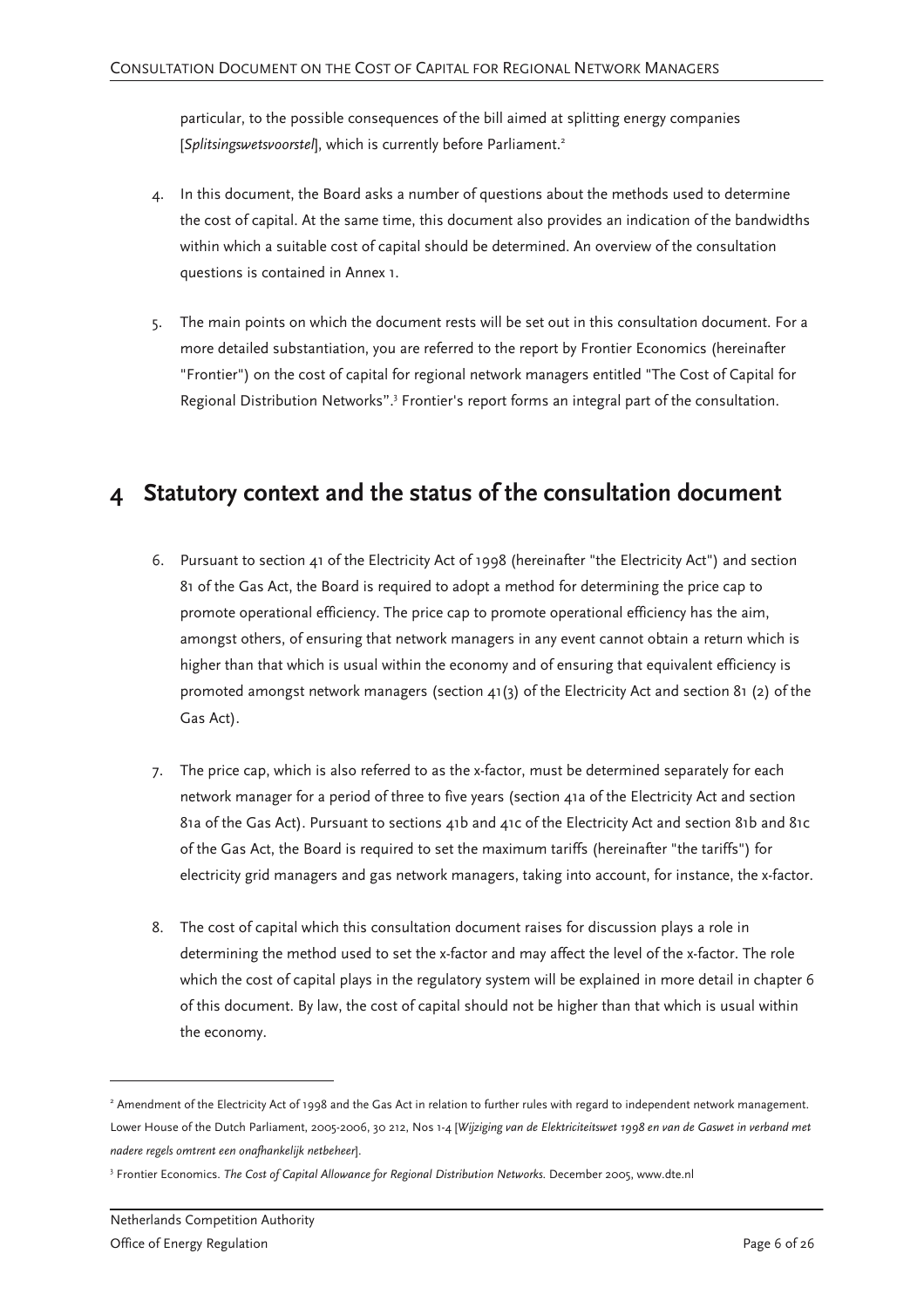9. The standpoints of the Board expressed in this document are preliminary by nature and may be amended on the basis of the responses of respondents. The document therefore has no legal status which binds the Board to its contents.

## **5 Further procedure**

- 10. A number of questions are posed in this document. The Board requests you to respond to these questions. Respondents are asked to substantiate and explain their answers to the questions as far as possible.
- 11. The Board would appreciate receiving your response before 20 January 2006, preferably by e-mail addressed to DTe-Financieringnetbedrijven@nmanet.nl, stating the project number 101729. Responses may also be sent by mail to the following address, stating the project number:

**Netherlands Competition Authority Office of Energy Regulation Project Number 101729 P.O. Box 16326 2500 BH The Hague The Netherlands** 

- 12. In principle, the Board will publish the responses received from respondents on its website. If certain parts of your response are of a confidential nature, you are requested to mark the respective passages as confidential.
- 13. The Board will take the responses into account in determining the definitive method for setting the cost of capital. Within the framework of the procedure for adopting the method decision for the regulation of electricity grid managers, the Board will indicate how it has dealt with the responses to these consultations. In addition, (if necessary) the Board will draw up a position paper in the second half of 2006 to discuss (any) opinions which relate specifically to the cost of capital of regional gas networks.
- 14. The following indicative schedule will be adhered to for these steps:
	- beginning of December 2005: the consultation document will be sent to network managers and representative organisations and will be published on DTe's website;
	- 20 January 2006: deadline for the submission of responses to the consultation document;
	- 1 March 2006: publication of the draft method decision for regional electricity grid managers;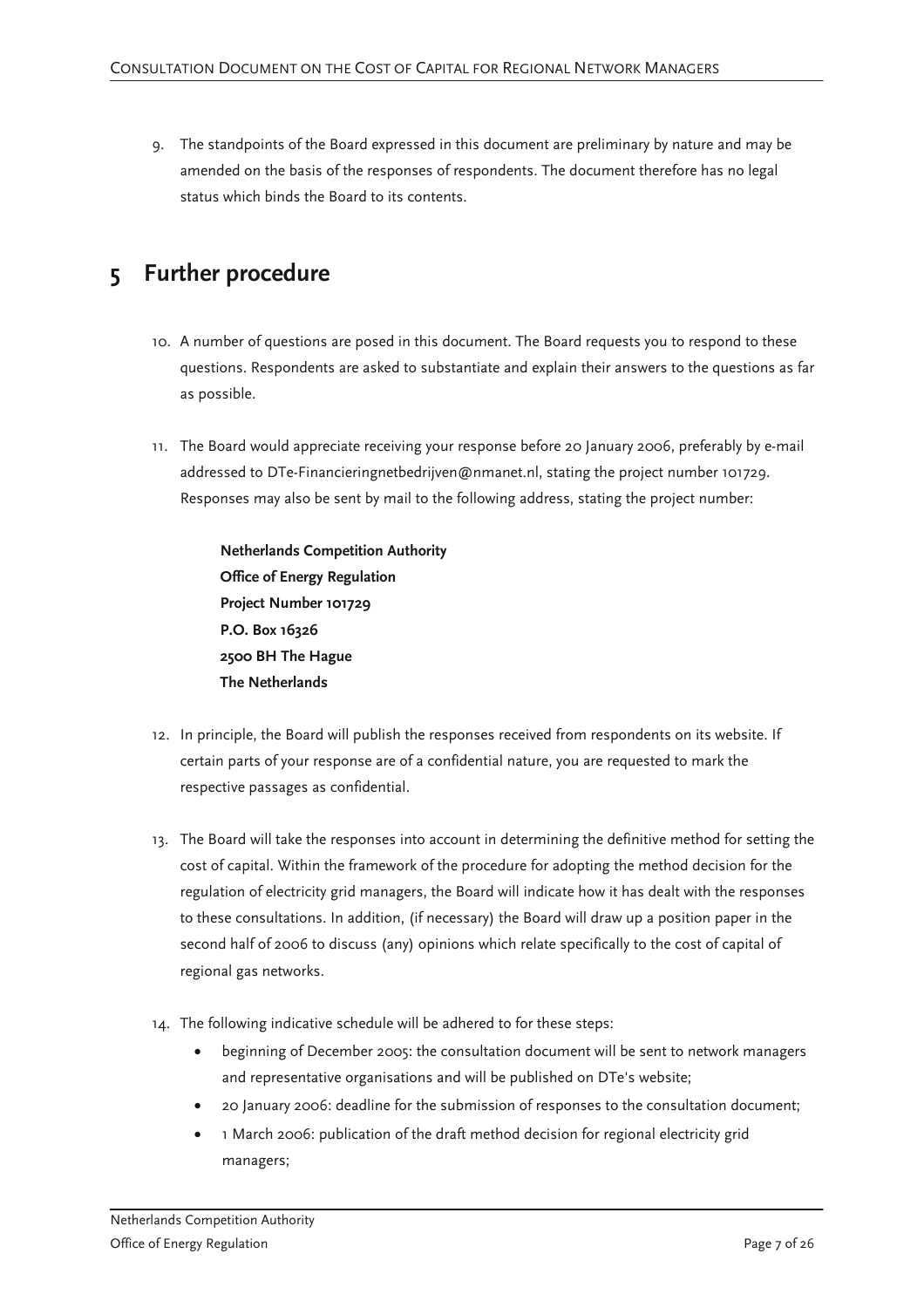- 1 June 2006: adoption of the method decision for regional electricity grid managers;
- the second half of 2006: publication of the position paper on the cost of capital of regional gas network managers.

## **6 Background**

- 15. The Board intends to base the x-factor for the third period on the system of yardstick competition introduced in the second regulatory period (2004 to 2006). In this system, the x-factor is based on the average change in productivity of companies in the sector. In this regard, productivity is measured on the basis of the development of standardised economic costs per unit of composite output.<sup>4</sup>
- 16. An important part of the standardised economic costs of the regulated companies is the cost of capital. In a capital-intensive sector, such as network management, these constitute a substantial part of the total costs. The cost of capital is a percentage based on the invested capital (the standardised asset value of the network manager). The cost of capital includes both an allowance for invested debt capital and invested equity.
- 17. It is of considerable importance that the cost of capital is set at the right level. A cost of capital which is too high would result in a situation where buyers receive too little for their money. A cost of capital which is too low will result in a situation where providers of capital are not sufficiently willing to make capital available for investments in the network. As a result, necessary investments may come under pressure. A cost of capital which is too low also results in buyers' having to pay too little relative to the costs of the service provided.
- 18. In assessing the desired level of the cost of capital, an investor will mainly consider the risk associated with an investment in a network manager. A relatively high risk will be accompanied by a relatively high required return and a lower return will be sufficient if the risk is relatively low.

<sup>4</sup> The regulatory system is set out in method decisions published on DTe's website (www.dte.nl). The full title of this decision for regional electricity grid managers is: Decision adopting the method for determining the price cap to promote efficient operations, pursuant to section 41(4) of the Electricity Act of 1998 (September 2003) [*Besluit tot vaststelling van de methode van de korting ter bevordering van de doelmatige bedrijfsvoering ingevolge artikel 41, vierde lid, van de Elektriciteitswet 1998*]. In the case of the regional gas network managers, the title is: Decision of the Board of Directors of the Netherlands Competition Authority amending the decision of 31 August 2004 (reference 101732-31), adopting the method for determining the price cap to promote efficient operations, as referred to in section 81(1) of the Gas Act (September 2005) [*Besluit van de Raad van Bestuur van de Nederlandse Mededingingsautoriteit tot wijziging van het besluit van 31 augustus 2004 (kenmerk 101732-31), tot vaststelling van de methode van de korting ter bevordering van de doelmatige bedrijfsvoering als bedoeld in artikel 81, lid 1, van de Gaswet*].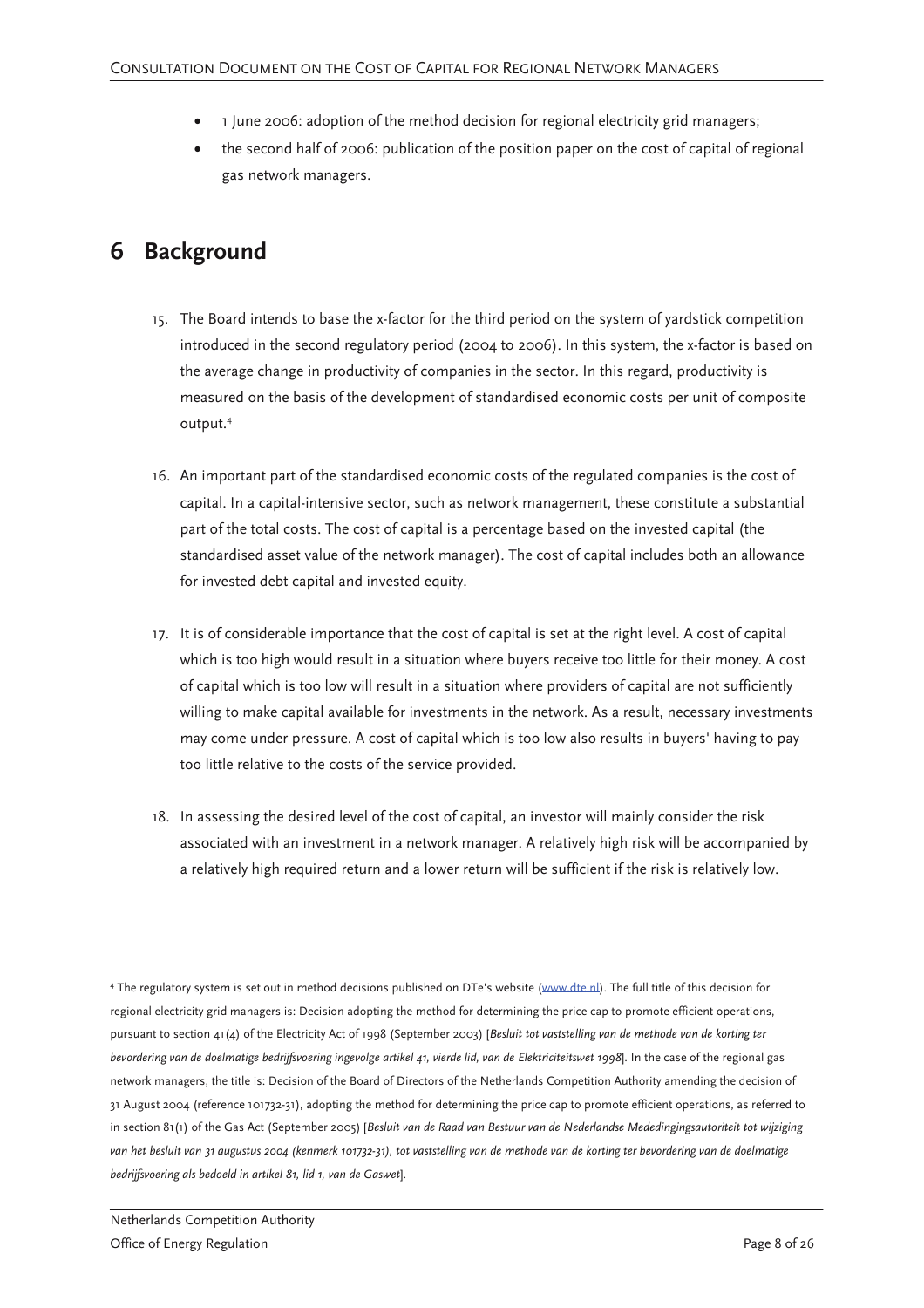- 19. The cost of capital is not based on the actual cost of capital incurred by the separate network managers. After all, it is not possible to determine such an allowance accurately because several components of the cost of capital cannot be determined accurately at the company level. For this reason, the Board has determined a cost of capital which is the same for all network managers. This cost of capital is based on the cost of capital of a network manager which finances itself efficiently. This gives the network managers an incentive to finance their operations efficiently.
- 20. The estimate of the cost of capital is (partially) based on undertakings which are comparable to electricity grid managers or gas network managers in the Netherlands on which data are available. The approach followed in this regard is explained below and in the aforementioned report by Frontier.

## **7 Determination of the cost of capital**

21. In this chapter, the Board will discuss the various parameters which jointly determine the level of the regulatory cost of capital. Before discussing the various parameters, a few general comments are made in section 7.1, which are relevant to both the cost of debt and the cost of equity.

### *7.1 Introduction*

- 22. Companies can finance their operations by means of both debt capital (such as bonds and loans) and equity (such as the issuing of share capital). The various types of capital have different costs of capital, which in turn are partly affected by the fiscal treatment of these types of capital. The cost of capital used is therefore a weighted average of the cost of debt capital and equity, whereby the proportion of these types of capital in the total capital of the network manager is used as the weighting factor. This cost of capital allowance is referred to as the 'Weighted Average Cost of Capital' (WACC).
- 23. As is explained in the text box, the Board applies a real cost of capital before taxation. This means that the cost of capital does not include an allowance for inflation. This is not necessary because the network managers' tariffs increase annually in line with inflation. The cost of capital used, however, does include an allowance for corporation tax.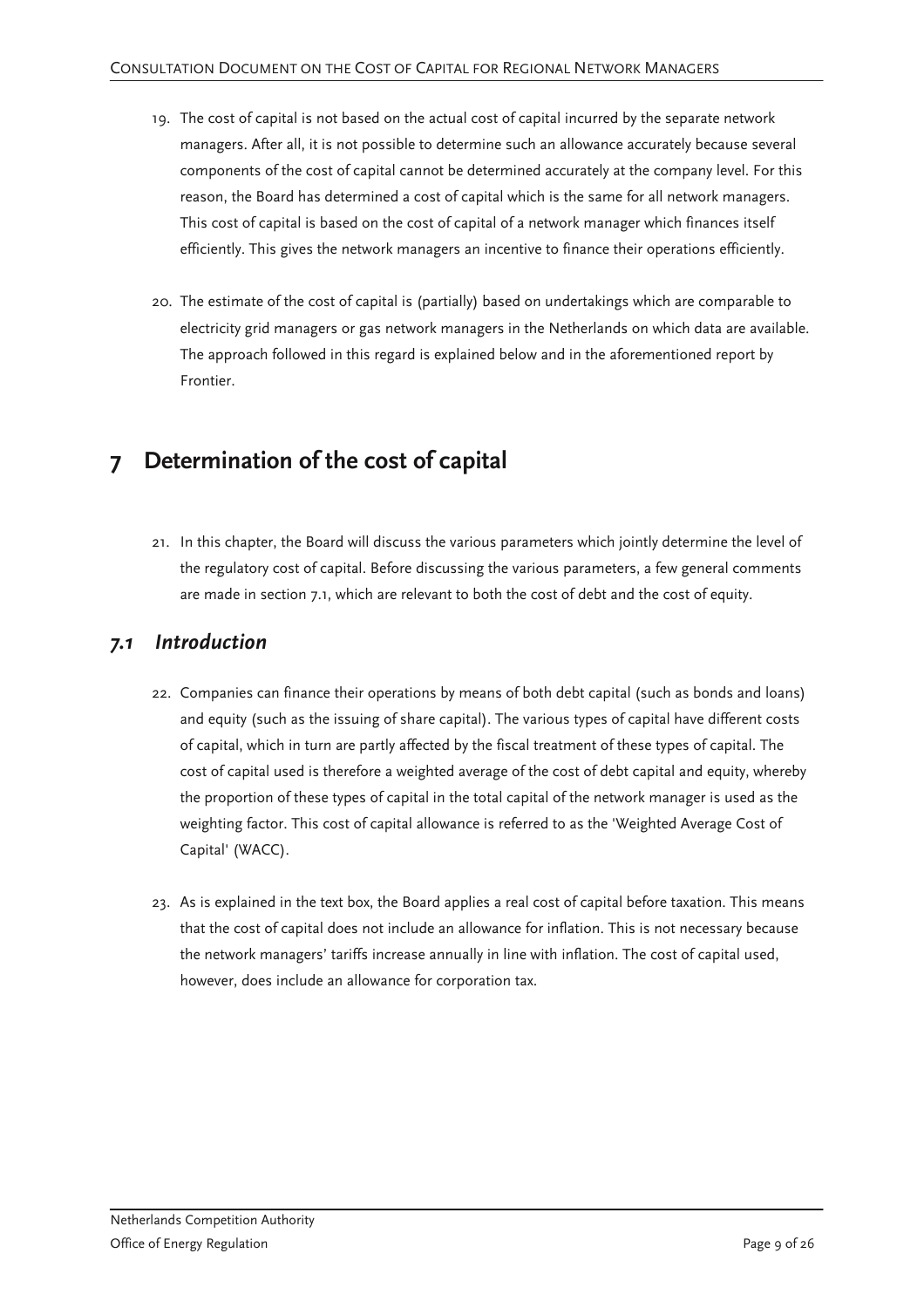#### **Box: Determination of the cost of capital as a formula**

The approach proposed by the Board is to use a real cost of capital (WACC) before taxation (a real pre-tax WACC). This means that a WACC is used which does not include the effect of currency depreciation (inflation) and that the WACC also includes an allowance for corporation tax. This WACC is derived as follows:

WACC<sub>after tax</sub> = 
$$
g x r_d (1-T) + (1-g) x r_e
$$
 (1)

Where:

 $r_d$  is the cost of debt (D);

 $r_{\rm e}$  is the cost of equity (E);

T he is the corporation tax rate; and

g in the gearing (D/[D+E].

The above formula means that the WACC after tax is a weighted average of the cost of debt and equity. Since the interest costs are deductible from taxable earnings, in determining the WACC (after tax), only the net interest costs are taken into account.

Since network managers are also required to pay corporation tax, the above formula, however, cannot simply be used to determine the cost of capital. The (after-tax) WACC still has to be increased to take into account the tax payable. The formula for the pre-tax cost of capital proposed by the Board is as follows:

WACC<sub>pre-tax</sub> = 
$$
g \times r_d + [(1-g) \times r_d]/(1-T)
$$
 (2)

The required cost of capital, however, cannot be measured directly in practice. For this reason, the respective parameters of the proposed method are first measured in nominal terms in accordance with formula (1). The pre-tax cost of capital is then calculated by dividing the term (1-T) by the result obtained. The result of this exercise is set out in formula (2). Finally, the nominal data are corrected for expected inflation to obtain the real pre-tax cost of capital.

- 24. The Board proposes determining the cost of equity capital on the basis of the Capital Asset Pricing Model (CAPM). This model is considered by the financial world and regulators to be the most suitable model for determining the cost of capital. The CAPM makes it possible to calculate the cost of capital for all systemic risks (market risks) which a company incurs. Risks which are not related to market risk, so-called non-systemic risks, can be eliminated by an investor by maintaining an investment portfolio of sufficient size and spread, so that the investor only requires compensation for systemic risks.
- 25. The non-systemic risk is important in determining the compensation given to providers of debt capital. The non-systemic risk, together with the systemic risk, comprises the total risk. The total risk determines the probability of default and therefore the debt premium. The size of the non-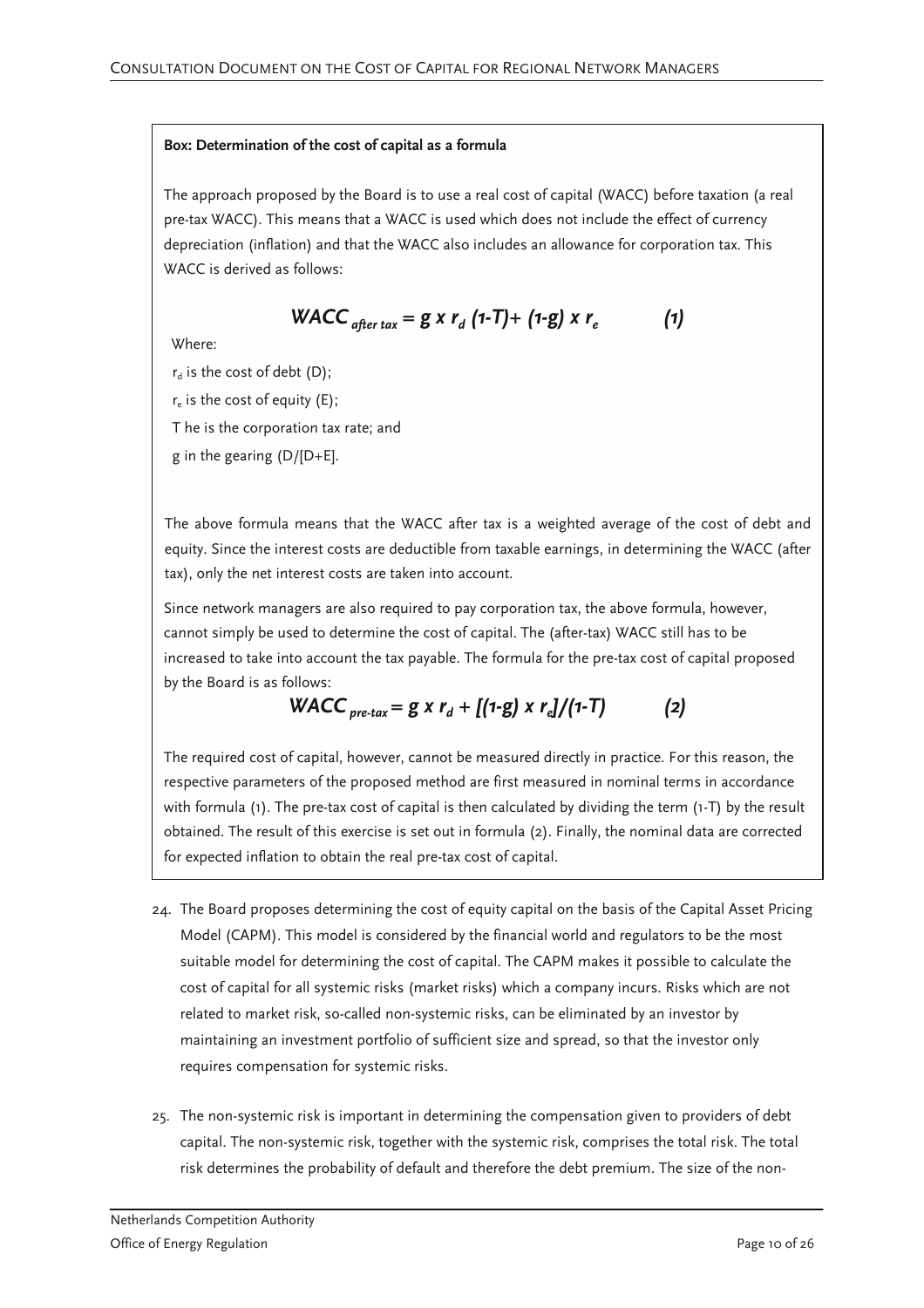systemic risks depends partly on the expected degree to which business-specific cost shocks occur.

26. In this document, the Board proposes not distinguishing between a separate cost of capital for regional electricity grid and gas network managers. The Board is of the opinion that, given the comparable risks associated with electricity grid and gas network management and the correspondences in their regulatory systems, there is no substantive reason to distinguish between the cost of capital for regional electricity grid and gas network managers. The fact that the cost of capital for certain types of network managers is determined at different moments may possibly result in differences in the cost of capital determined.

*Question 1: The Board proposes not using a separate cost of capital for electricity grid and gas network managers. Do you agree with this approach?* 

- 27. In determining the cost of capital, it is important that a cost of capital is determined which is considered representative for the next regulatory period. This means that the cost of capital to be determined should ideally be "forward-looking" and should anticipate expected developments. In practice, however, it is difficult to predict expected developments on the financial markets. An attempt is made to take this into account by paying attention to the recent past and giving consideration to a slightly longer period in determining the parameters for the cost of capital. If possible, forecasts with regard to the parameters are also taken into account in determining the cost of capital. Furthermore the parameters set must be sufficiently robust in the light of possible developments on the financial markets during the regulatory period. This is achieved by making conservative estimates of variables. Finally, the Board takes into account the possible uncertainty with regard to the various parameters by using bandwidths, where relevant. These bandwidths are an indication of the range which the Board considers reasonable. Market parties are asked to what extent they consider the proposed ranges reasonable. In addition, they are asked how the cost of capital should ultimately be derived from this range.
- 28. In accordance with the Electricity Act of 1998, a regulatory period lasts for three to five years. The bill to split energy companies recently presented to Parliament<sup>5</sup> will possibly limit the duration of the third regulatory period for electricity grid managers to one year. Since the bill has not yet been passed by Parliament, the Board has decided to prepare for the third regulatory period as if its duration will not be limited. In the discussion below, the Board will therefore assume a regulatory period of three to five years.

<sup>5</sup> Amendment of the Electricity Act of 1998 and the Gas Act in relation to further rules with regard to independent network management, *op. cit.*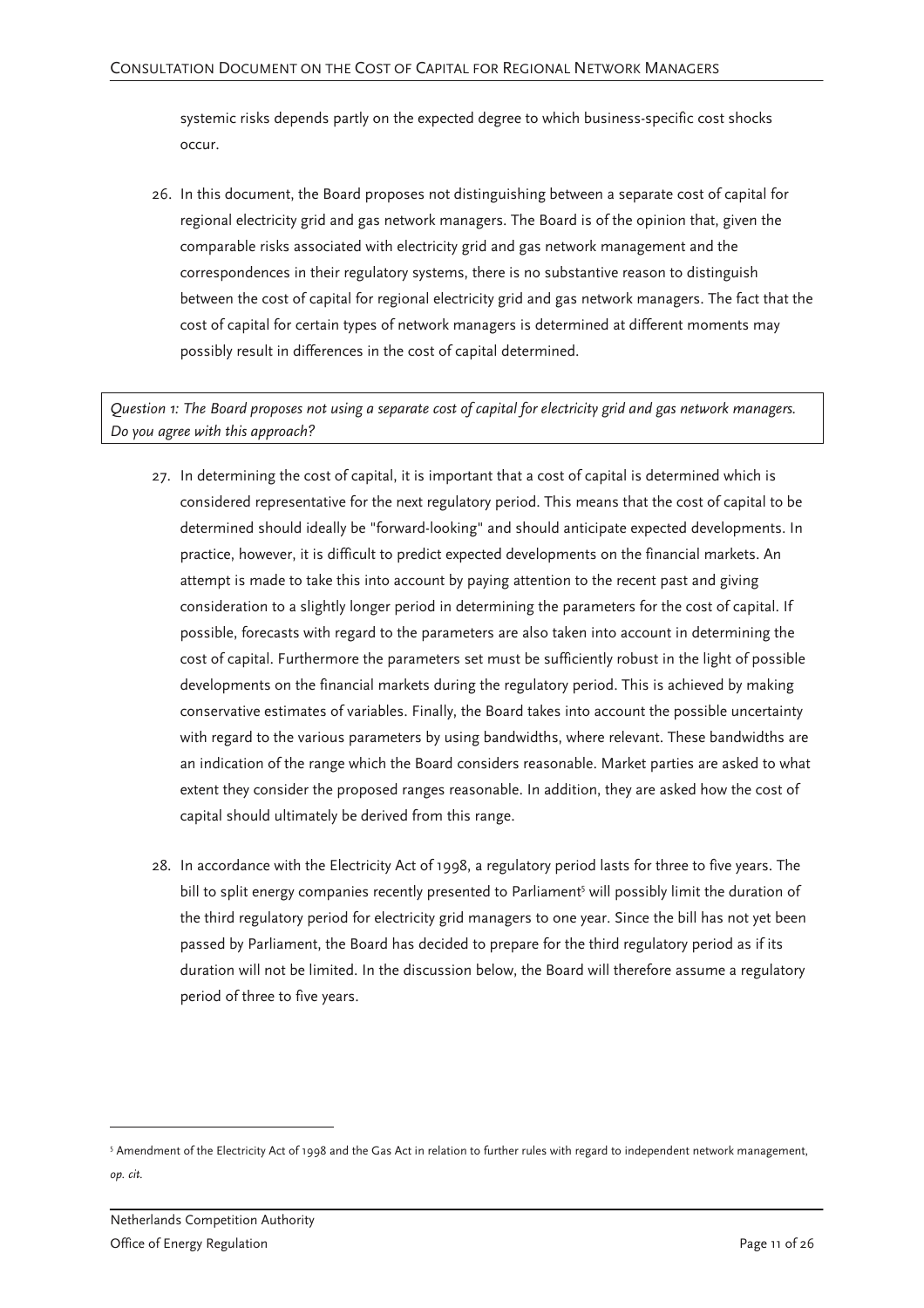### *7.2 Cost of debt*

29. The cost of debt is calculated by determining the risk-free rate and the debt premium. In the following subsections, the determination of these parameters is discussed.

### **7.2.1 Risk-free rate**

30. The risk-free rate is the required return on investment without any form of risk. In practice, however, a completely risk-free investment does not exist. The risk-free rate can be estimated by assuming the required return on a government bond. In determining which bond best represents the risk-free rate, a number of factors play a role. These factors are discussed below.

### *Life to maturity of the bond*

- 31. Normally there is a positive correlation between the life to maturity of a (government) bond and the required return. This positive correlation can be explained, for instance, by a greater inflation risk and an increased probability of bankruptcy in the case of bonds with a longer life to maturity. This means that a short-term bond provides the best estimate of the risk-free rate. Short-term bonds, however, are more sensitive to changes in economic conditions and (expected inflation) than long-term bonds. As a result, the required return on these bonds is more volatile compared to long-term securities.
- 32. For this reason, the Board proposes using a government bond with a life to maturity of 10 years to determine the level of the risk-free rate. A life to maturity of 10 years generally corresponds better to the average life to maturity of the debt capital of companies than short lives to maturity. In addition, the market for bonds with a life to maturity of 10 years is relatively liquid.

*Question 2: Do you consider a life to maturity of 10 years to be a good life to maturity for determining the risk-free rate?*

### *Reference period*

- 33. The Board proposes determining the risk-free rate on the basis of the average return required by investors on the 10-year Dutch government bond for a period considered representative prior to the start of the regulatory period.
- 34. The Board considers it important that the reference period used is representative of the (expected) risk-free rate in the coming regulatory period. The Board is of the opinion that a recent period provides a better estimate of the risk-free rate for the coming regulatory period than data for a longer period, since a recent period provides a better reflection of present conditions on the capital market. The use of a very short period, however, may lead to a situation, for instance due to economic shocks, where the risk-free rate is based on a period which will not be representative for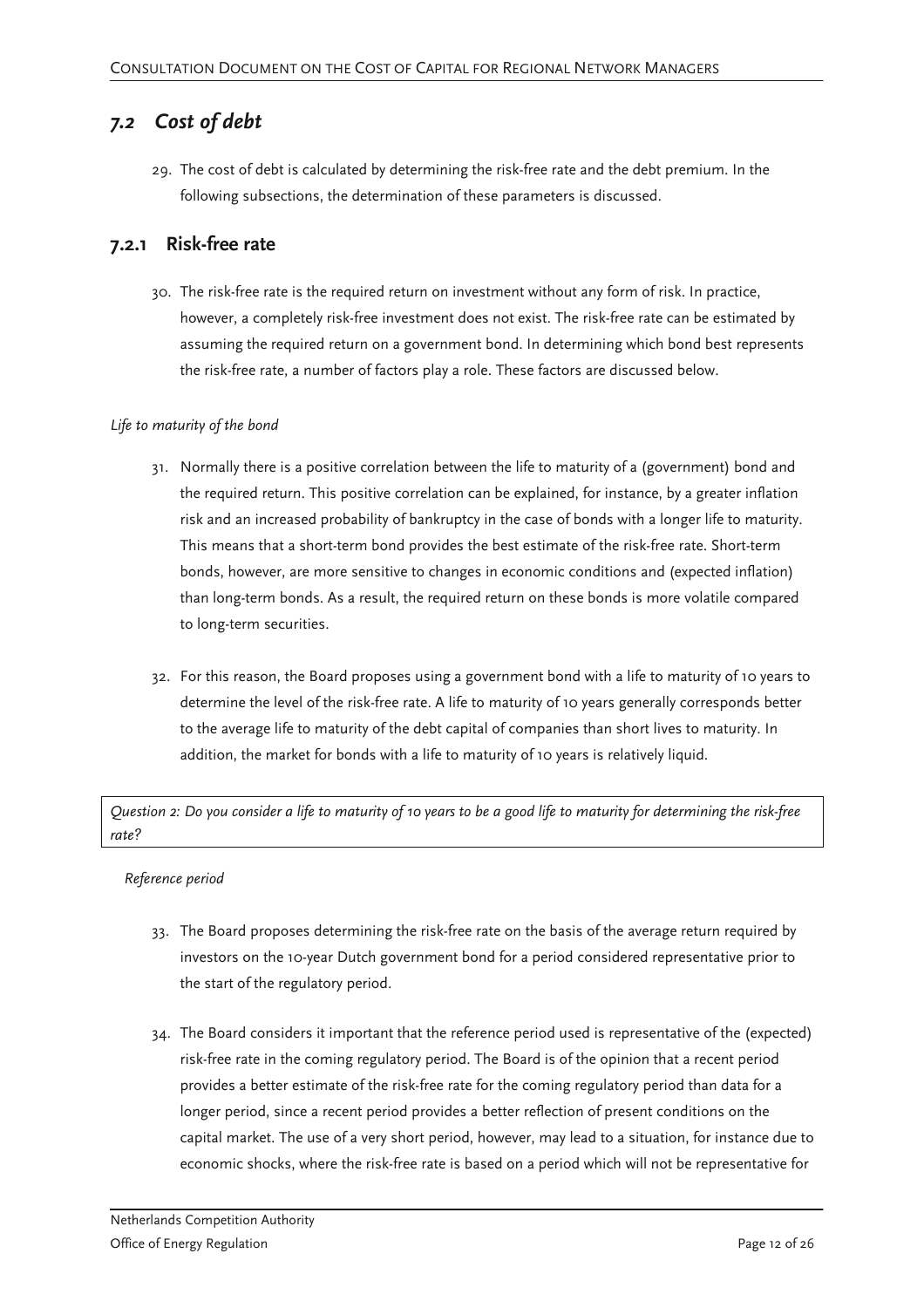the coming regulatory period. In addition, the risk-free rate may be relatively volatile in the shorter term, so that too short a period is not desirable from the point of view of obtaining robust estimates. A reference period of two years is regarded as a reasonable period on which to base the risk-free rate.

- 35. In the light of developments on the capital market—the historically low level of (risk-free) interest rates—it may be worthwhile, however, to take a longer period into account when determining the risk-free rate. By also taking into account a period of five years, a situation can be avoided where too much emphasis is placed on the most recent historic data. As a result, a stable and cautious estimate can be made of the risk-free rate.
- 36. The Board proposes determining the risk-free rate as a bandwidth. The lower limit of the band is determined by the average risk-free rate during the past two years; the upper limit of the band is determined as the average risk-free rate for the past five years.

*Question 3: Do you agree with the chosen reference period of two to five years for the risk-free rate?* 

### *Nominal or index-linked bonds*

- 37. In addition to the use of nominal bonds, it is possible to make use of index-linked bonds (hereinafter "indexed bonds"). Such bonds offer a return which is indexed for inflation. In contrast to nominal bonds, indexed bonds therefore offer a real return, that is a return which is not affected by the development of inflation. The use of indexed bonds may be useful because the Board uses a real cost of capital.
- 38. The market for indexed bonds, however, is a relatively young market. Under the present circumstances, it is possible that the yield on index-linked (government) bonds does not fully reflect the risk-free rate. The reason for this is that the market for indexed bonds is generally much less liquid than the market for nominal bonds. The State of the Netherlands, in contrast to, for instance, the French or British governments, has not as yet issued indexed government bonds. If the French indexed bonds are used, however, this may result in an overestimate of the risk-free rate due to the relatively low liquidity of these bonds. In addition, as a result of legal obligations in the United Kingdom, certain institutional investors are obliged to invest in indexed bonds, which may result in an underestimate of the risk-free rate.
- 39. On the basis of the above, the Board proposes not making use of indexed government bonds.

*Question 4: What, in your view, the advantages and disadvantages of using indexed bonds?*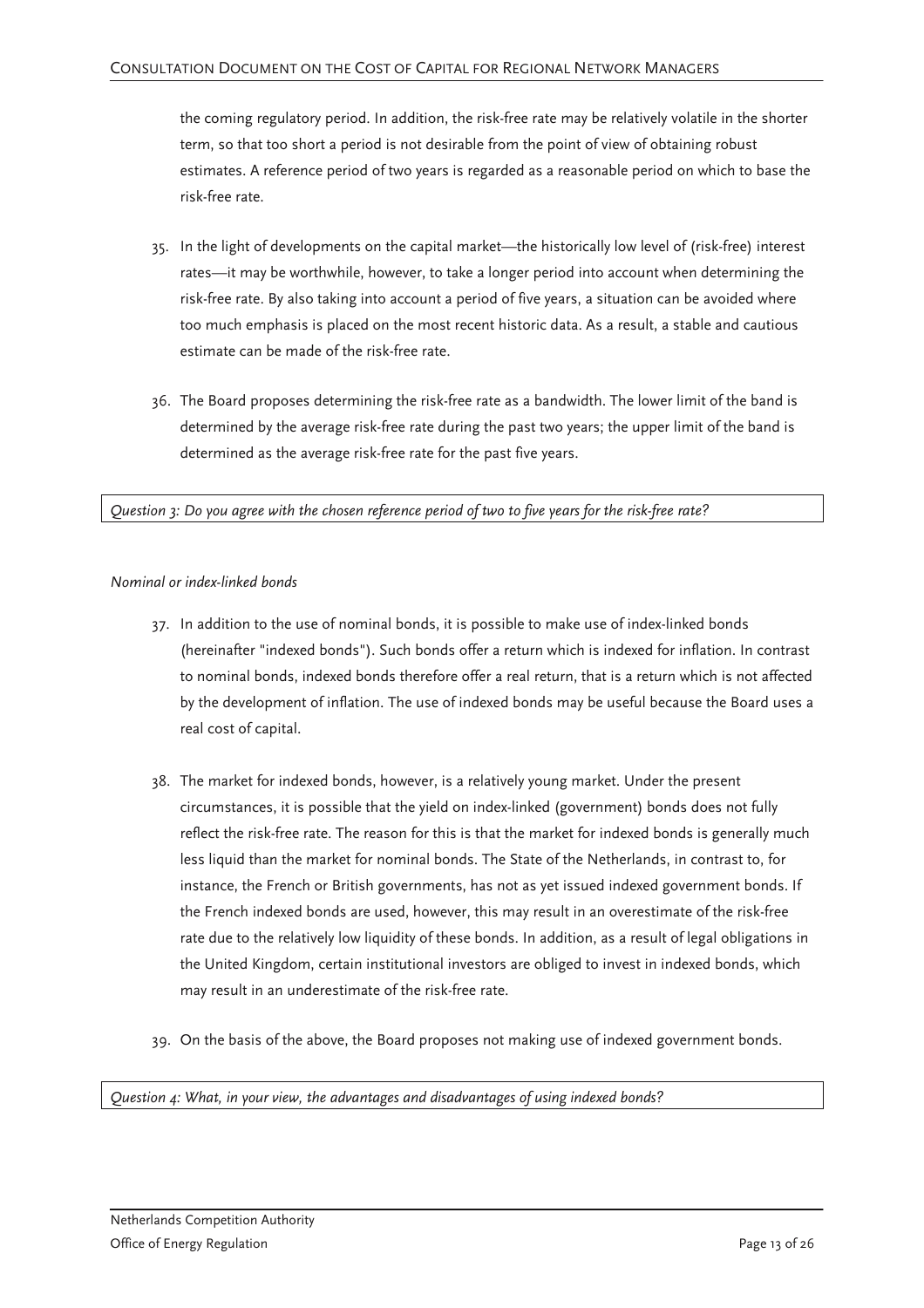*National or international bonds* 

- 40. The risk-free rate can be determined by using Dutch or international bonds. If bonds of countries within the Eurozone are used, exchange-rate risks and other structural differences in capital market conditions between the countries must be taken into account. If bonds within the Eurozone are considered, the required yield on government bonds will be well aligned to the required yield on Dutch government bonds. It appears, for instance, from data obtained from Eurostat<sup>6</sup> that the average 10-year interest rate on Dutch government bonds was 3.43% (from November 2004 up to and including October 2005), while the 10-year interest rate in the Eurozone was 3.47%.
- 41. The Board proposes using Dutch government bonds.

*Question 5: Do you agree with the proposal to use Dutch government bonds?* 

### **7.2.2 Debt premium**

- 42. The debt premium is the premium which investors require a due to the additional risk that they incur, compared to a risk-free investment. In general, it can be argued that the debt premium is higher the greater the probability of default. The probability of default depends, for instance, on the activities of the undertaking, the associated volatility of its cash flows and the method of financing. The regulatory system may also affect the probability of default.
- 43. The Board proposes determining the debt premium by taking into consideration the historical debt premium, as well as making use of a reference group. The reference group is comprised of undertakings whose activities correspond as far as possible to the activities of network managers, which have issued long-term debt securities and have a rating which is in the vicinity of a single A rating.<sup>7</sup> The Board also proposes using the single A rating as the basis for determining the level of gearing (debt capital as a proportion of total capital, see section 7.3). As a result, the probability of default of the reference group is comparable to the probability of default of the network managers.
- 44. In order to make the best possible estimate of the debt premium, the characteristics of the bonds, on the basis of which the debt premium is determined, must correspond as closely as possible to the characteristics of the bonds on the basis of which the risk-free rate is determined. On the basis of this assumption, the debt premium is determined by including undertakings in the reference group which have issued nominal bonds with a remaining life to maturity of approximately 10 years. The reference group proposed by the Board for the debt premium is listed in section 4.3.2 of Frontier's report.

<sup>6</sup> http://europa.eu.int/comm/eurostat.

<sup>7</sup> In this regard, the Board assumes the scale used by the credit rating agency Standard & Poors.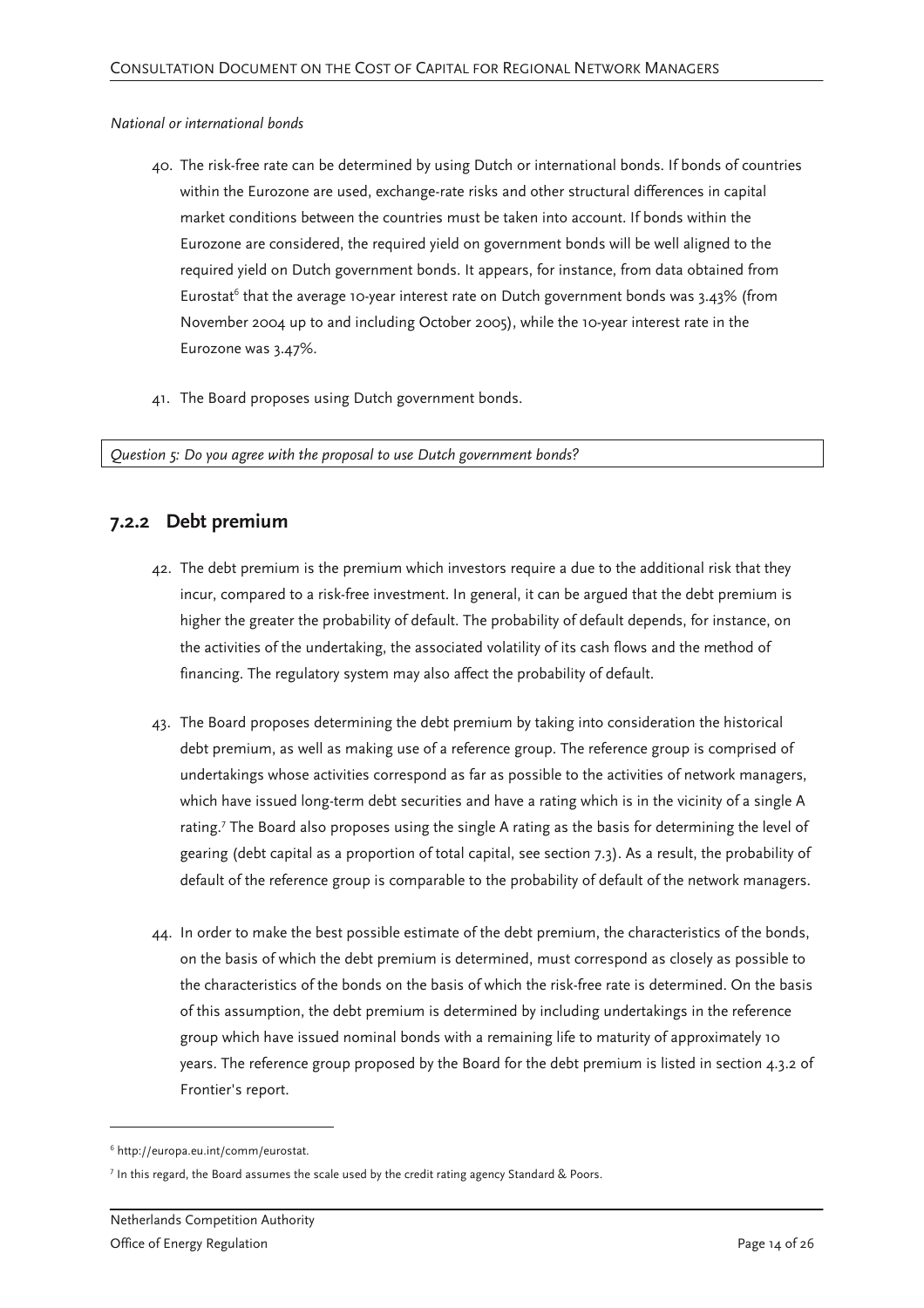- 45. The average debt premium on European corporate bonds with a single A rating amounted to 71 basis points over the past five years. The debt premium required during the past two years on corporate bonds issued by companies in the reference group varied from approximately 50 basis points to 90 basis points. The average required yield on corporate bonds in the reference group amounted to 60 basis points.
- 46. The Board proposes setting the debt premium at 80 basis points. As a result, the debt premium will be set slightly higher than the aforementioned two-year and five-year averages. In determining the debt premium, the Board took into account the volatility of the debt premium. This also makes it possible for regional network managers to recover any transaction costs.

*Question 6: Do you agree with the proposed method for determining the debt premium and the proposed level of this premium?* 

## *7.3 Gearing*

- 47. Gearing relates to the degree to which an undertaking is financed by debt capital, expressed as a fraction of total capital. The point of departure in determining the level of gearing for the purpose of determining the regulatory cost of capital is to make it possible for network managers to achieve a healthy solvency position. The extent to which a solvency position can be considered healthy depends partly on the activities of an undertaking and may therefore differ from one sector to another. For this reason, in determining the level of gearing, the Board has taken into account the relatively low risk profile associated with carrying out network management activities. A second point of departure in determining the level of gearing is to provide network managers with an incentive to achieve an efficient capital structure.
- 48. In the first two regulatory periods, the Board applied a level of gearing of 60% debt capital (as a percentage of total capital). In the light of the aforementioned starting points (a healthy solvency position and an efficient capital structure) and developments on the market, the question which arises is whether there are reasons to adjust the level of gearing.
- 49. In general, depending on the level of interest rates and the nature of a regulated network company, it can be argued that it may be attractive for a network company to finance itself by means of a relatively high proportion of debt capital (compared to other types of undertakings). Regulated network companies are, after all, undertakings with stable cash flows and relatively valuable assets with a long economic life. Partly due to stable demand for the transmission of energy and annual indexation of their tariffs on the basis of actual inflation, the network companies can generate relatively stable and predictable operating cash flows. As a result of these characteristics, providers of capital are expected to be willing to offer a relatively large amount of debt capital on relatively favourable terms. The present low level of interest rates combined with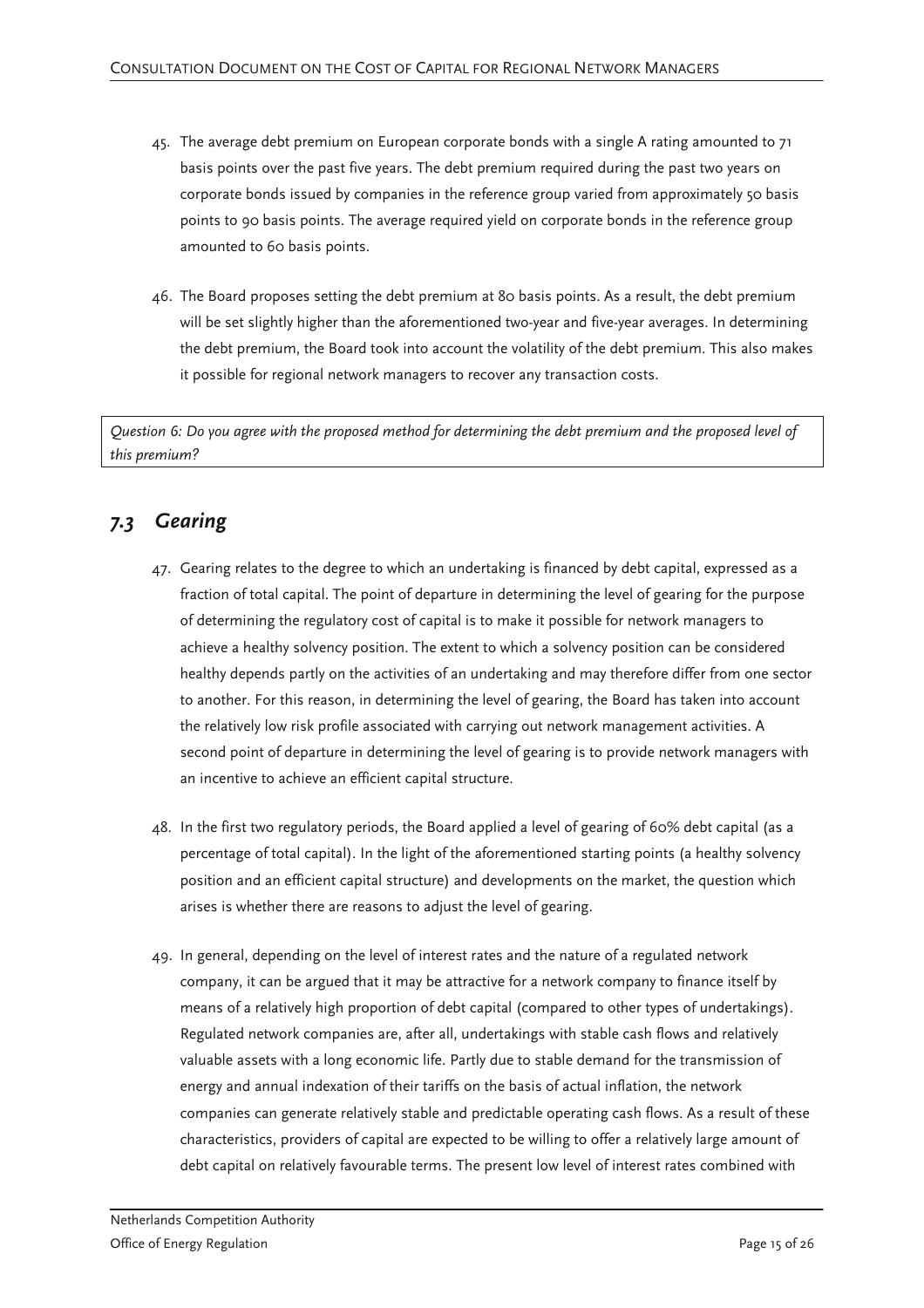the favourable conditions under which network managers can obtain finance may make it attractive to network companies to achieve a higher level of gearing. As long as the level of indebtedness of network managers does not become too high, this may result in lower financing costs.

50. It is therefore possible that undertakings will aim to achieve higher levels of gearing. The Board is of the opinion that it is not desirable to anticipate higher levels of gearing in the regulation of these companies, since this could result in a relatively lower return for companies which opt for conservative financing (with lower levels of gearing). In addition, it is possible that a higher level of gearing will result in a reduction in the financial stability of network managers. In the light of the above, the Board considers it reasonable to maintain the level of gearing at the present level of 60% in determining the regulatory cost of capital.

*Question 7: What is your opinion of determining the cost of capital on the basis of the present level of gearing of 60%?* 

### *7.4 Tax rate*

- 51. The tax rate is the average corporation tax rate applicable to undertakings in the Netherlands during the regulatory period. This tax rate is not yet known prior to the regulatory period. Adjustments to corporation tax rates in the method for determining the cost of capital proposed by the Board, in which the cost of capital also includes compensation for corporation tax, may unintentionally result in a higher or lower cost of capital for network managers. The present cost of capital, for instance, is based on a corporation tax rate of 35%, while the actual rate is lower. This has had an unintended positive effect on the returns of network managers. To avoid unintended effects of this sort, the Board proposes including deviations from the expected and realised tax rates in the rates for the fourth regulatory period (referred to hereinafter as "retrospective settlement").
- 52. The marginal corporation tax rate will amount to 31.5% in 2006, but will fall further to 29.6% and 29.1% respectively in 2006 and 2007. According to the most recent Tax Plan, the rates will fall further in later years to 26.9%. $^8$  Before determining the (draft) decisions, the Board proposes using the best possible estimates of expected corporation tax rates on the basis of the information available at the time. If the rates develop contrary to expectations during the regulatory period, the Board proposes settling the difference retrospectively. This will ensure that the adjustment to corporation tax rates does not have financial consequences for network managers.

 $^8$  See http://vpb2007.minfin.nl for the most recent update of the tax plans.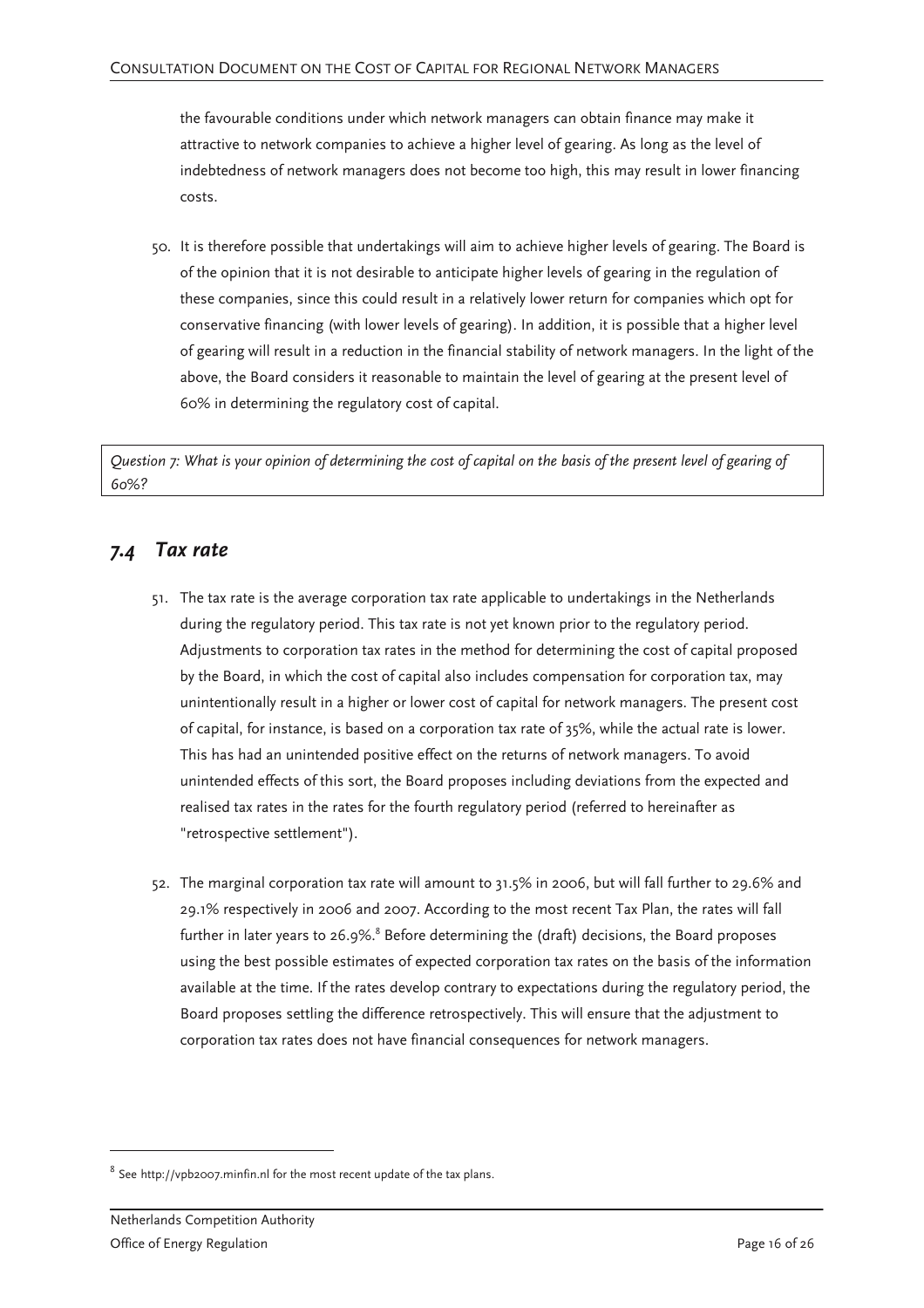53. In this document, for the time being the Board will base its calculations on a corporation tax rate of 30%. This rate is higher than the present level and is also higher than the level which the Board expects for the coming years.

*Question 8: Do you agree with the way in which the tax rate is determined above?* 

## *7.5 Cost of equity*

54. The cost of equity is calculated by multiplying the equity beta by the market risk premium and by adding the risk-free rate to this product.

### **7.5.1 Equity risk premium**

- 55. The equity risk premium is the expected return which investors require for the additional risk associated with an investment in the market portfolio, compared to a risk-free investment. The way in which the Board intends to determine the risk-free rate has been set out above.
- 56. To determine the level of the equity risk premium, use is made of both the historically realised (*ex post*) equity risk premium and expectations with regard to the future (*ex ante*) equity risk premiums.

### *Ex post equity risk premium*

- 57. It appears from recent literature<sup>9</sup> that academics are divided about whether the *ex post* equity risk premium should be determined on the basis of the geometric or arithmetic average. The Board is of the opinion that it is reasonable to determine the equity risk premium on the basis of results generated by both methods.
- 58. On the basis of extensive research into the level of the equity risk premium in 16 different countries during the period from 1900 to 2002, it appears that the equity risk premium of this "world" index, calculated on the basis of the geometric and arithmetic averages, amounts to 3.8% and 4.9% respectively.<sup>10</sup> If only data on the Netherlands is taken into account, this results in an equity risk premium of 3.8% or 5.9% on the basis of the geometric and arithmetic averages respectively. Since government bonds were taken as the point of departure in determining the riskfree rate, the Board—if possible—will use the equity risk premium determined on the basis of the national share index.

<sup>9</sup> Wright, Stephen, Robin Mason and David Miles. *A Study into Certain Aspects of the Cost of Capital for Regulated Utilities in the U.K.* Study on behalf of Smithers & Co Ltd, 2003.

<sup>&</sup>lt;sup>10</sup> Dimson, Marsh and Staunton. *Global Investment Returns Yearbook 2002* (ABN AMRO/London Business School, 2003).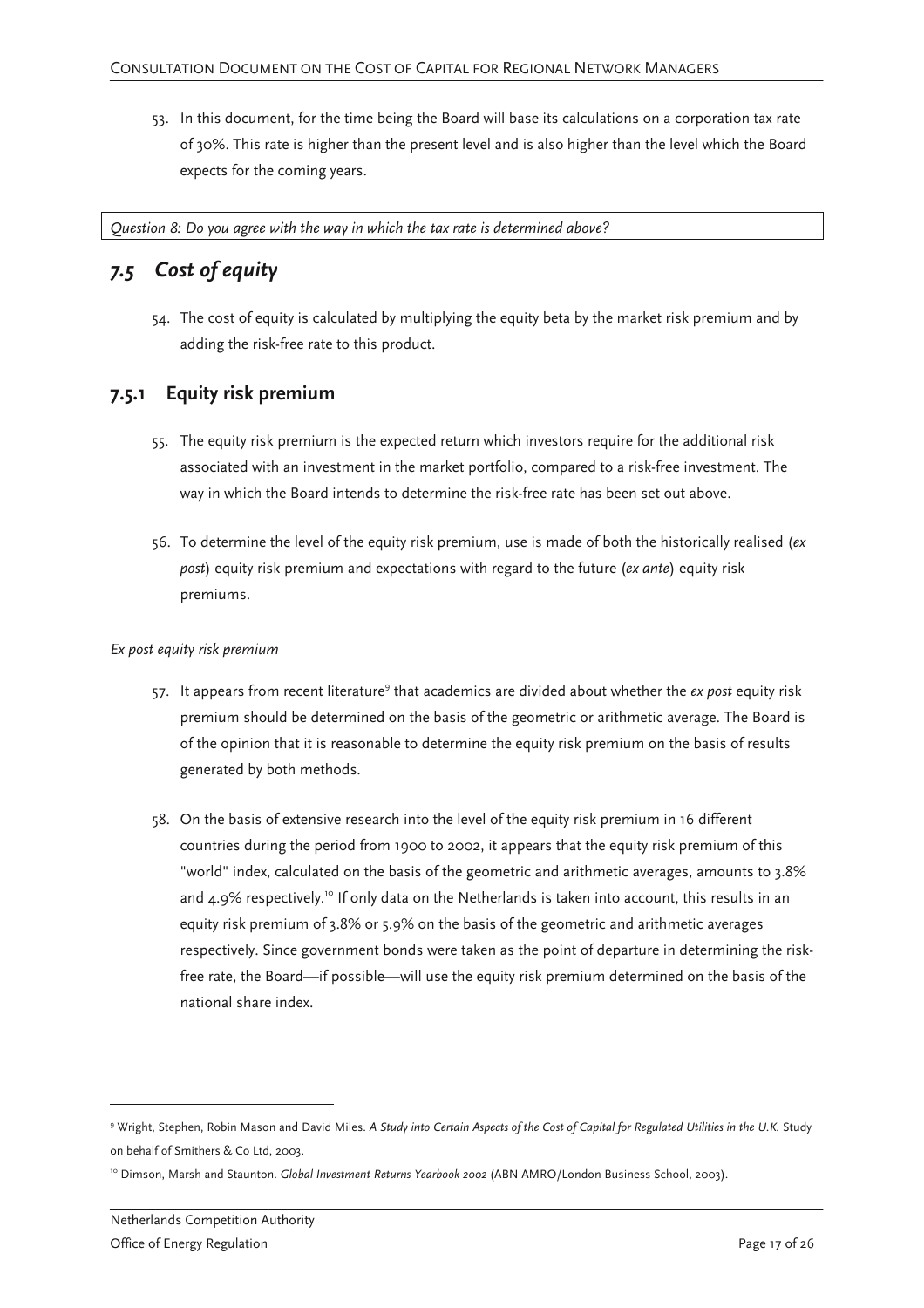*Ex ante and equity risk premium* 

- 59. The *ex ante* expectations with regard to the level of the equity risk premium are based, on the one hand, on models which adjust the historically realised equity risk premiums by making use of macroeconomic data, such as the growth in gross domestic product. On the other hand, the *ex ante* expectations are based on surveys amongst investors and undertakings into their expectations with regard to the development of the equity risk premium.
- 60. As was explained in Frontier's report, the *ex ante* expectations vary from approximately 4% to 6%.

*Question 9: Do you agree with the use of both the realised and expected equity risk premiums in determining the equity risk premium?* 

- 61. It appears from the above-mentioned points with regard to the equity risk premium that the results of the research differ and depend on the method on which the estimate is based. Given this uncertainty with regard to the level of the equity risk premium, the Board intends to use a bandwidth.
- 62. A bandwidth of  $4\%$  to 6% is in line with the historically realised equity risk premium, as well as with expectations regarding the future equity risk premium. The proposed bandwidth for the equity risk premium corresponds to the equity risk premium measured for the Dutch equity market.".

*Question 10: Do you agree with the selected bandwidth of 4% to 6% for the equity risk premium?* 

### **7.5.2 Calculation of beta**

- 63. The beta is the measure of risk incurred in carrying out the activities of an undertaking, compared to the risk of the activities of the market as a whole.
- 64. To calculate the equity beta of a network manager, the following steps must be taken:
	- 1. a group of listed undertakings which are comparable to a certain degree with regional network managers (hereinafter "the reference group") must be determined;
	- 2. the equity beta of undertakings which are part of the reference group must be determined;
	- 3. the asset beta of the reference group must be calculated; and
	- 4. the equity beta of the regional network managers must be calculated.

<sup>11</sup> *Ibid*.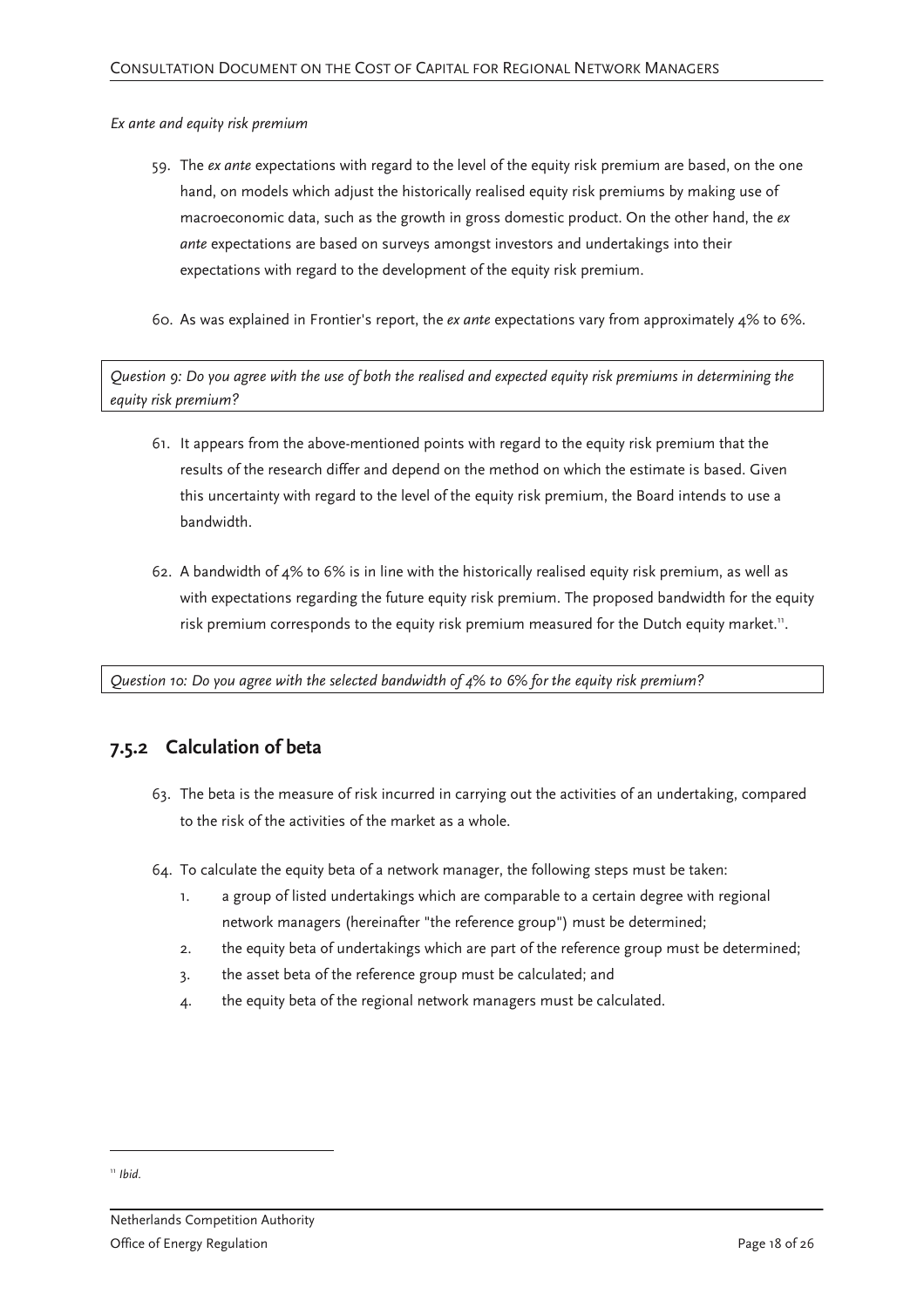### *Step 1) Determining the reference group*

- 65. Since the regional network managers are listed, it is not possible to determine the beta on the basis of market data relating to these network managers. The beta of the regional network managers is calculated using a reference group for which this market data is available.
- 66. The most important criterion in compiling the reference group is the risk profile of the undertakings. The reference group is comprised of undertakings whose activities correspond as far as possible to the regulated activities of the regional network managers. This ensures that the risk profile of the reference group is comparable with the risk profile of the regional network managers. If undertakings which are part of the reference group also carry out other activities, the risk profile of these activities should not deviate significantly from the risk profile of the regulated activities of the regional network managers.
- 67. An assessment is then made to ascertain whether the shares of the undertakings selected for the reference group are tradeable to a reasonable degree (liquid). If the shares are not sufficiently liquid, this may have a negative effect on the reliability of the estimates. To ensure liquidity, undertakings with an annual turnover of at least USD 100 million, whose shares are actively traded on a sufficient number of days of trading (at least 90% of days of trading), are included in the reference group. An assessment is then made to establish whether the regulatory system applicable to the selected undertakings bears any similarity to the regulation applicable to the regional network managers.
- 68. If a potential comparator does not meet the above-mentioned criteria entirely, a decision may be taken not to include the undertaking in question in the reference group. A further option is to take into account deviations, for instance in the risk profile in the definitive determination of the beta.
- 69. As was stated in paragraph 26, the Board is of the opinion that in the light of the comparable risks associated with electricity grid and gas network management and the similarity in the regulatory system applicable to both groups of network managers, there are no substantive reasons to distinguish between a separate cost of capital for regional electricity grid and gas network managers
- 70. The Board is considering including the following companies in the joint reference group of electricity grid (EG) managers and gas network (GN) managers.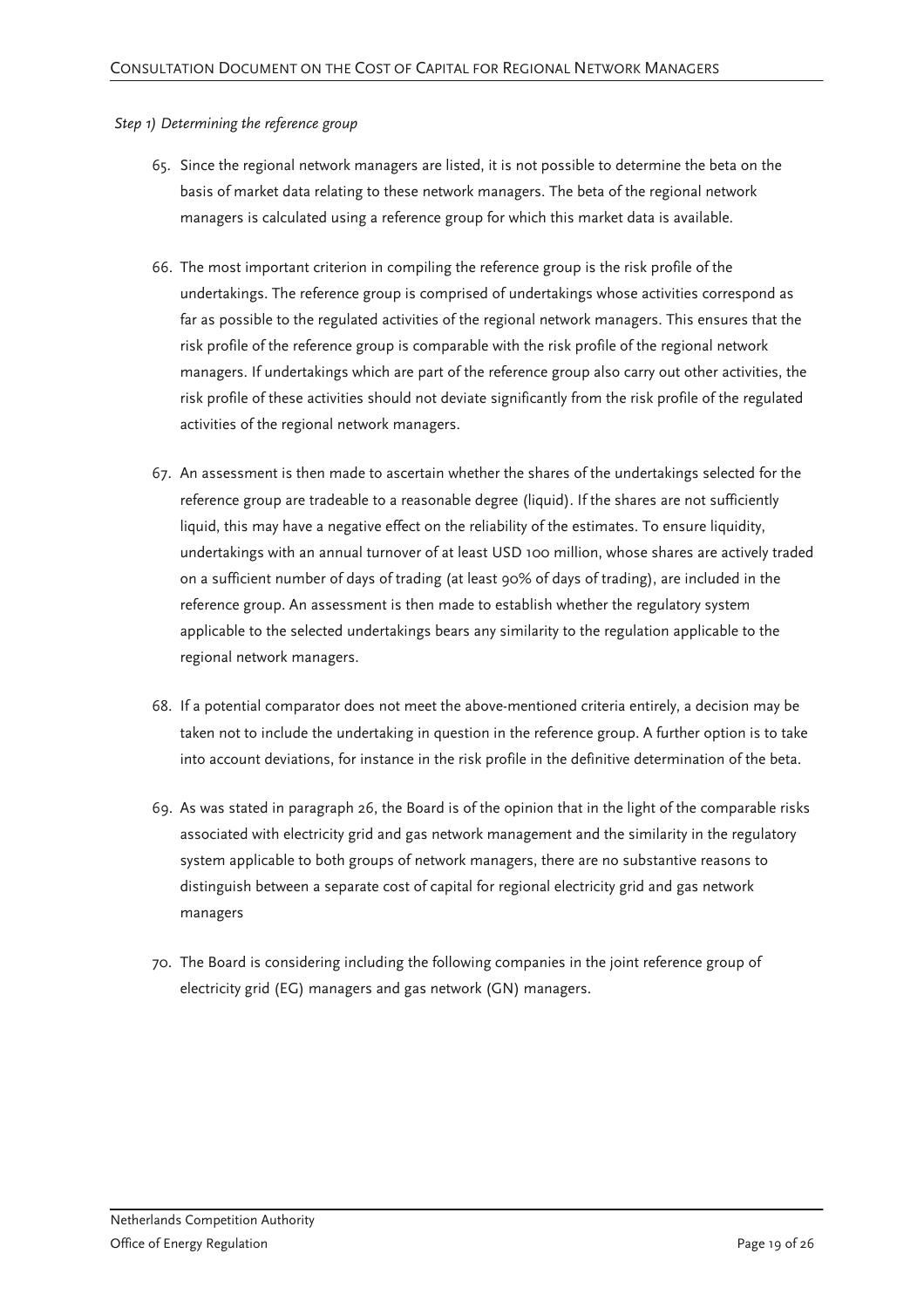| Country    | Undertaking             | EG and/or GN |
|------------|-------------------------|--------------|
| Australia  | Australia Gas Light     | GN, EG       |
| Australia  | Envestra                | GΝ           |
| Canada     | Canadian Utilities      | EG           |
| Canada     | Emera                   | EG           |
| Canada     | Terasen                 | GN           |
| Spain      | Red Electrica           | EG           |
| UK         | Transco                 | GN, EG       |
| UK         | Scottish Power          | EG           |
| UK         | <b>United Utilities</b> | EG           |
| UK         | Viridian                | EG           |
| <b>USA</b> | Atlanta Gas Light       | GΝ           |
| <b>USA</b> | Atmos Energy            | GN           |
| <b>USA</b> | Duquesne Light Holdings | EG           |
| <b>USA</b> | Exelon                  | GN           |

Table 1 Composition of the reference group

*Question 11: What you think of the criteria used to determine the reference group? What do you think of the composition of the reference group?* 

#### *Step 2) Determining the equity beta of the reference group*

71. The equity beta of the undertakings in the reference group is determined on the basis of the correlation between the return on equity of undertakings in the reference group and the return on the market index of the market on which the stock is listed.

### *Data frequency and reference period*

- 72. Returns can be used to calculate this correlation. For theoretical and empirical reasons, daily and weekly data are more useful than monthly data. The use of data with a relatively high frequency (such as daily and weekly data) makes it possible to achieve a considerably higher level of reliability than is the case if, for instance, monthly data are used. Frontier, for instance, argues that 'using data of lower frequency (for example, monthly) will still produce an unbiased estimate of beta, but the standard error of this estimate will be much larger, making it less precise'.<sup>12</sup>
- 73. To guarantee the reliability of the estimates, the Board proposes using two methods of calculation. The use of the two methods of calculation ensures that the average of both estimated betas is less sensitive to the choice of data frequency and the time period. The Board intends to use the following methods:
	- a. weekly returns for the past five years; and
	- b. daily returns for the past two years.

<sup>&</sup>lt;sup>12</sup> Frontier Economics. *The Cost of Capital Allowance for Regional Distribution Networks*. December 2005, www.dte.nl.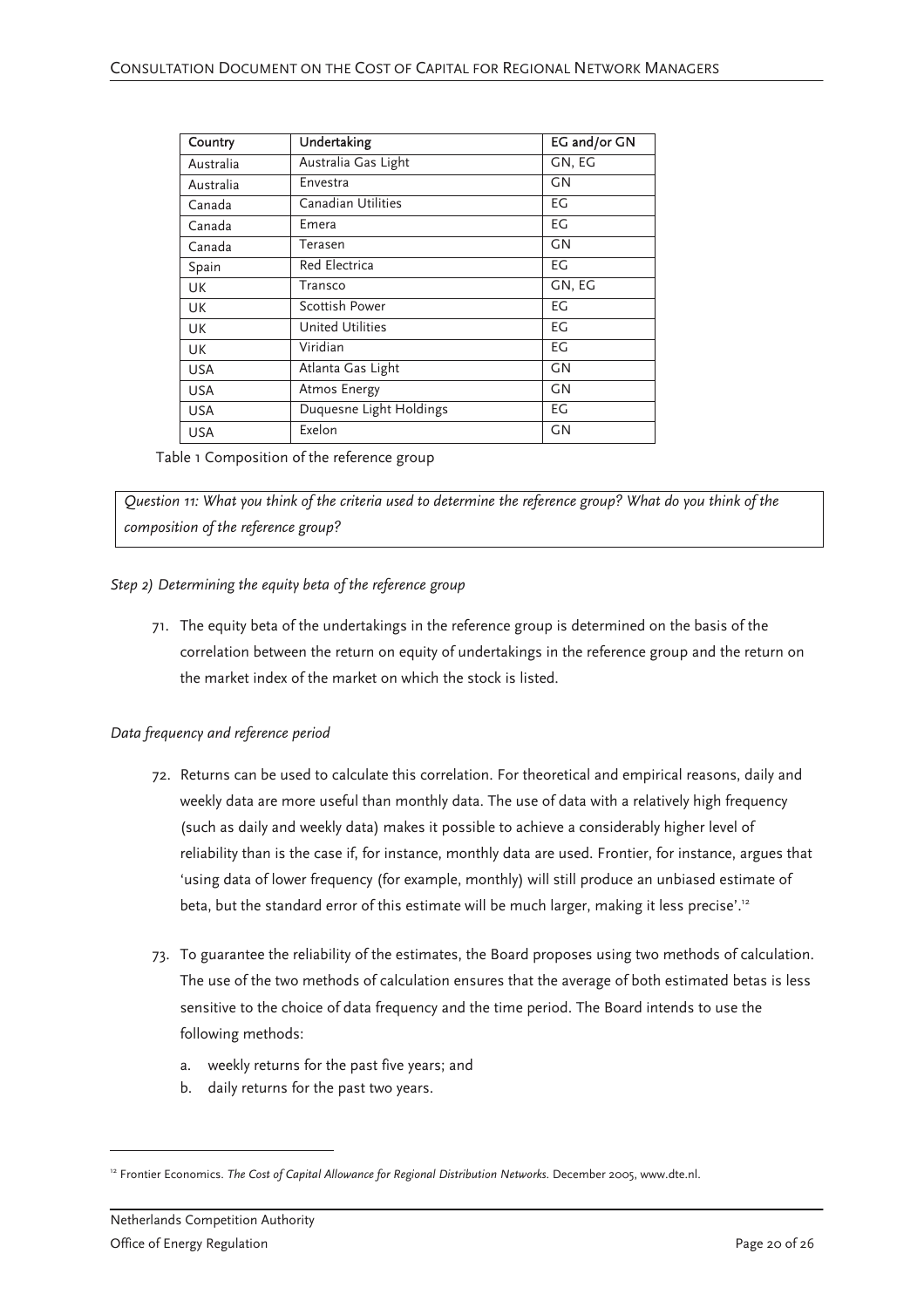74. By basing the (daily) beta on a period of two years, the risk profile of the undertaking's present activities are taken into account. Since weekly data provide less precise estimates than daily data, a period of five years is necessary for weekly data. Using these two methods, the sample size for both daily and weekly data is considerable (500 and 250 observations per company respectively).

#### *Question 12: What is your opinion of the use of both daily and weekly data in determining the equity beta?*

#### *National versus international indices of equity markets*

75. The beta can be determined both by determining the correlation of undertakings in the reference group relative to national equity market indices and on the basis of an international share index. Since the various national equity markets are possibly not integrated fully, for instance because of a 'home bias' of national investors, the Board proposes using national share indices as the basis for calculating the betas of the undertakings in the reference group.

### *Question 13: Do you share the Board's preference for the use of national share indices for calculating the betas?*

#### *Blume versus Vasicek correction*

- 76. To increase further the reliability of the estimates, it is usual to correct betas by applying the Blume or Vasicek correction to the rough estimates of the equity betas. This correction ensures that a statistically reliable measurement is made.
- 77. The Vasicek correction is based on the statistical reliability of the estimated beta. The more robust the estimates, the smaller the correction of the beta. The Blume correction is a standard correction, which does not take into account the statistical reliability of the underlying estimates. The Board is of the opinion that it is desirable to take into account the degree of reliability of the estimates, because reliable estimates do not require any further correction in the direction of a beta of 1. The Board proposes applying the Vasicek correction.

#### *Question 14: Do you agree with the application of the Vasicek correction to the beta?*

### *Step 3) Calculation of the asset beta of the reference group*

78. The level of the equity beta depends partly on the extent to which the undertaking is financed by debt capital. To make it possible to compare the betas of undertakings in the reference group, the asset beta is calculated. In calculating the asset beta, a correction is made for differences in the capital structure and dependency on the capital structure of the chosen method. This is also done for the corporation tax rates of undertakings in the reference group. To calculate the asset betas, it is assumed that undertakings only make use of equity capital.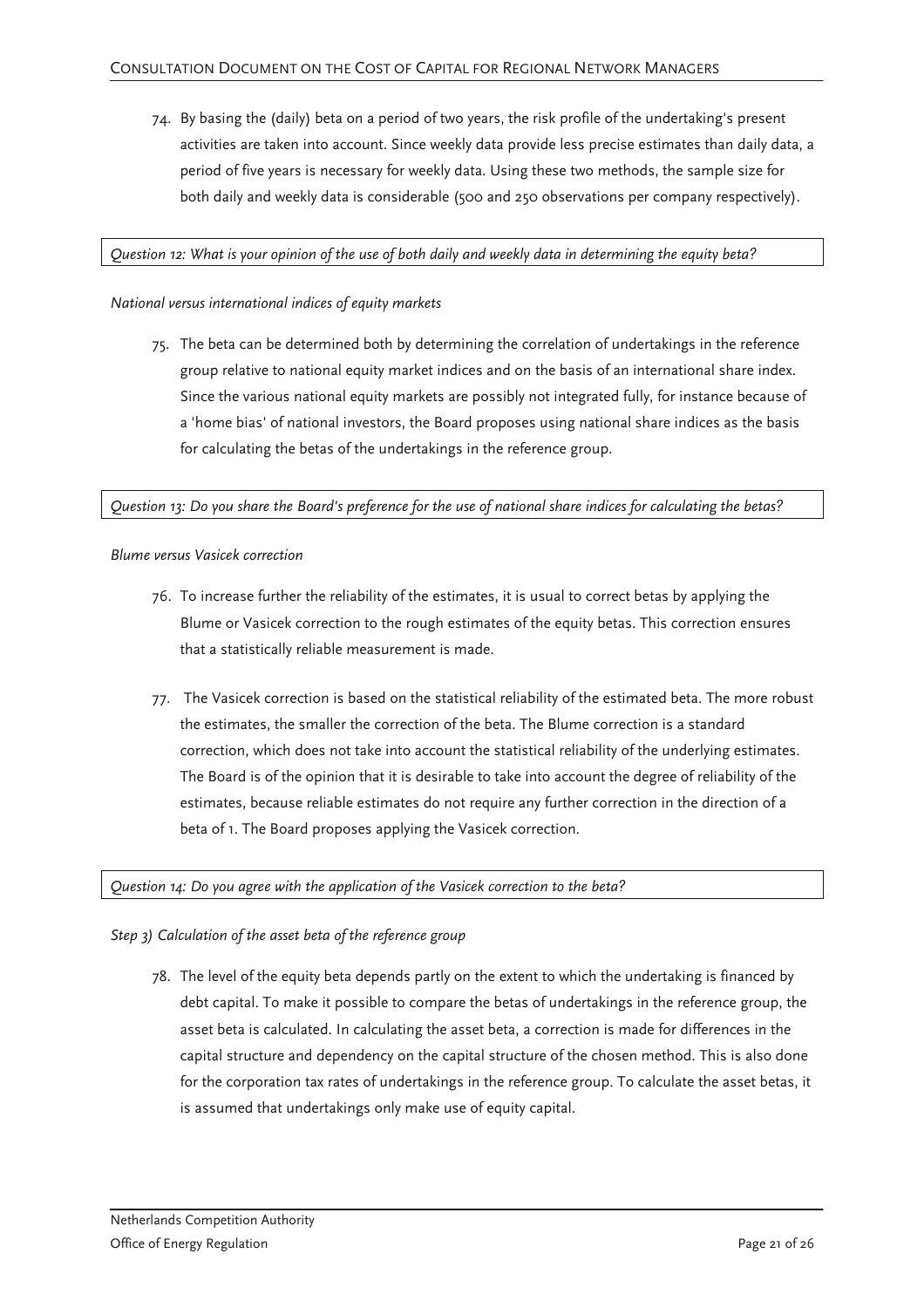- 79. To convert the equity betas to asset betas, the Modigliani-Miller or the Miller method can be applied. Use of the Modigliani-Miller method means that the equity beta is corrected for the effect of the capital structure and for the corporation tax rate. The Miller method does not apply a correction for the effect of corporation tax in the conversion to asset betas.
- 80. Both methods produce similar results in the final estimate of the equity beta, due to the fact that the average gearing of the reference group corresponds to the gearing of the regional network managers. The Board proposes applying the Modigliani-Miller method because this method takes into account the corporation tax rate explicitly.

*Question 15: Do you agree with the use of the Modigliani-Miller formula in converting equity betas into asset betas?* 

81. The asset beta of the reference group is determined in the form of a bandwidth. The lower limit of the band is determined by the lowest (unweighted) average asset beta (either on the basis of weekly data, or on the basis of daily data), while the upper limit of the band is determined by the highest average asset beta (on the basis of weekly or daily data).

| Country    | Undertaking             | <b>Activity</b> | Asset beta<br>based on<br>weekly data <sup>13</sup> | Asset beta<br>based on daily<br>data <sup>13</sup> |
|------------|-------------------------|-----------------|-----------------------------------------------------|----------------------------------------------------|
| Australia  | Australia Gas Light     | GD, ED          | 0.16                                                | 0,39                                               |
| Australia  | Envestra                | GD              | 0.10                                                | O, 21                                              |
| Canada     | Canadian Utilities      | ED              | 0.32                                                | 0,26                                               |
| Canada     | Emera                   | ED              | 0.11                                                | O,1O                                               |
| Canada     | Terasen                 | GD              | 0.14                                                | 0,16                                               |
| Spain      | Red Electrica           | ED              | 0.21                                                | 0,30                                               |
| <b>UK</b>  | Transco                 | GD, ED          | 0.28                                                | O,35                                               |
| <b>UK</b>  | Scottish Power          | <b>ED</b>       | 0.38                                                | 0,40                                               |
| <b>UK</b>  | <b>United Utilities</b> | ED              | 0.20                                                | O,26                                               |
| <b>UK</b>  | Viridian                | ED.             | 0.11                                                | O,31                                               |
| <b>USA</b> | Atlanta Gas Light       | GD              | 0.32                                                | 0,49                                               |
| <b>USA</b> | Atmos Energy            | GD              | 0.33                                                | 0,69                                               |
| <b>USA</b> | Duquesne Light Holdings | ED              | 0.32                                                | 0,60                                               |
| <b>USA</b> | Exelon                  | GD              | O.27                                                | 0,54                                               |
|            | Unweighted average      | ED, GD          | 0.23                                                | 0.36                                               |

82. This results in the following asset betas:

Table 2: Level of the asset betas

83. The Board proposes a bandwidth of 0.3 to 0.35 for the asset betas of regional electricity grid and gas network managers.

<sup>&</sup>lt;sup>13</sup> With the Vasicek correction.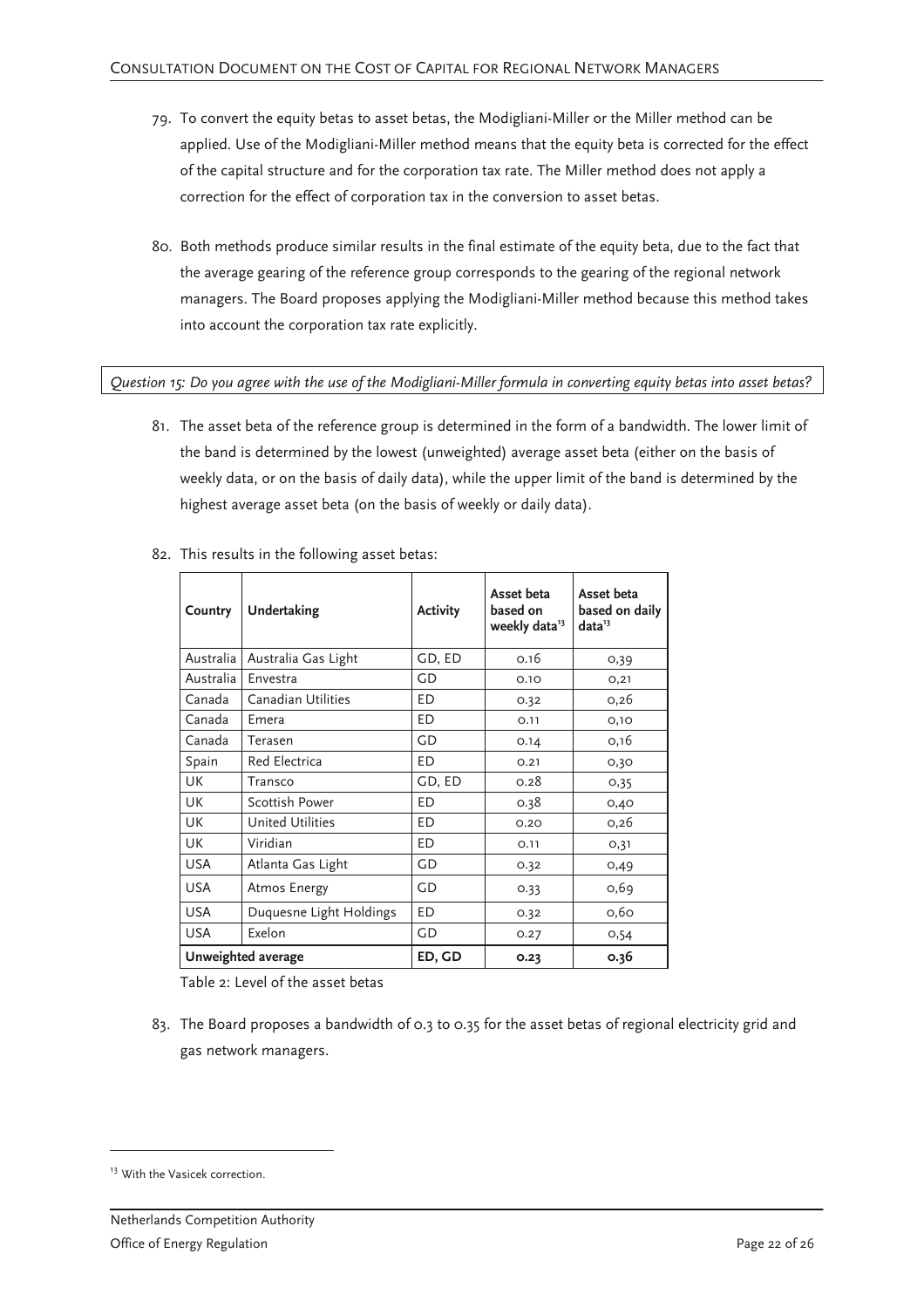#### *Step 4) Calculate the equity betas of the network managers*

84. The equity beta of the network managers is calculated by converting the asset beta of the reference group into an equity beta for the network managers using the Modigliani-Miller method. In accordance with the method used to determine the asset beta of the reference group, a bandwidth is also determined for the equity beta of the network manager. Since the corporation tax rate is settled retrospectively, this is an estimated equity beta. The bandwidth of the estimated equity beta is 0.47 to 0.74.

### *7.6 Expected consumer price index (CPI) in the third regulatory period*

- 85. The Board bases the expected CPI on the CPI forecasts of the Netherlands Bureau for Economic Policy Analysis as well as the historic CPI data. The Netherlands Bureau for Economic Policy Analysis's projections with regard to the third regulatory period are not available at present. The most recent projections are for the year 2006 and amount to 1%.<sup>14</sup> The table below shows that the Dutch economy was also characterised by relatively low inflation in 2004 and 2005, but that historically the level of inflation was higher.
- 86. In determining the real cost of capital, whether the financial markets expect an increase in inflation is important. The expectations of the financial markets depend on a range of factors, such as expectations with regard to salary developments in the Netherlands, the competitive position of the Netherlands, world trade and the development of energy prices. The Board is of the opinion that it is not likely that the Dutch economy can maintain a level of inflation in the longer term which is permanently below the inflation targets of the European Central Bank.<sup>15</sup> The Board therefore is of the opinion that the Dutch economy in the medium-term will realise inflation of 1.5% to 2%. For the coming years, for the sake of caution, in determining the real cost of capital the Board proposes using inflation figures which are in line with the realised rates of inflation of recent years. The Board proposes using an estimated CPI of 1.25% per annum.

| Year  | 2001 | 2002 | 200?      | 2004 | 2005 | ∠∪∪ວ |
|-------|------|------|-----------|------|------|------|
| CPI % |      | .    | <b>4.</b> | '/4  | י ו  |      |

Table 3: Consumer Price Index (CPI) for the Netherlands. Source: Netherlands Bureau for Economic Policy Analysis (*MEV* 2005 and *CPB Informatief*)

*Question 16: Do you agree with the above mentioned method for determining the CPI?* 

<sup>14</sup> http://www.cpb.nl/nl/prognoses/nlinfo.html.

<sup>&</sup>lt;sup>15</sup> The ECB has set an inflation target of 0%-2% and, in doing so, targets the other end of the bandwidth (1.5%-2%).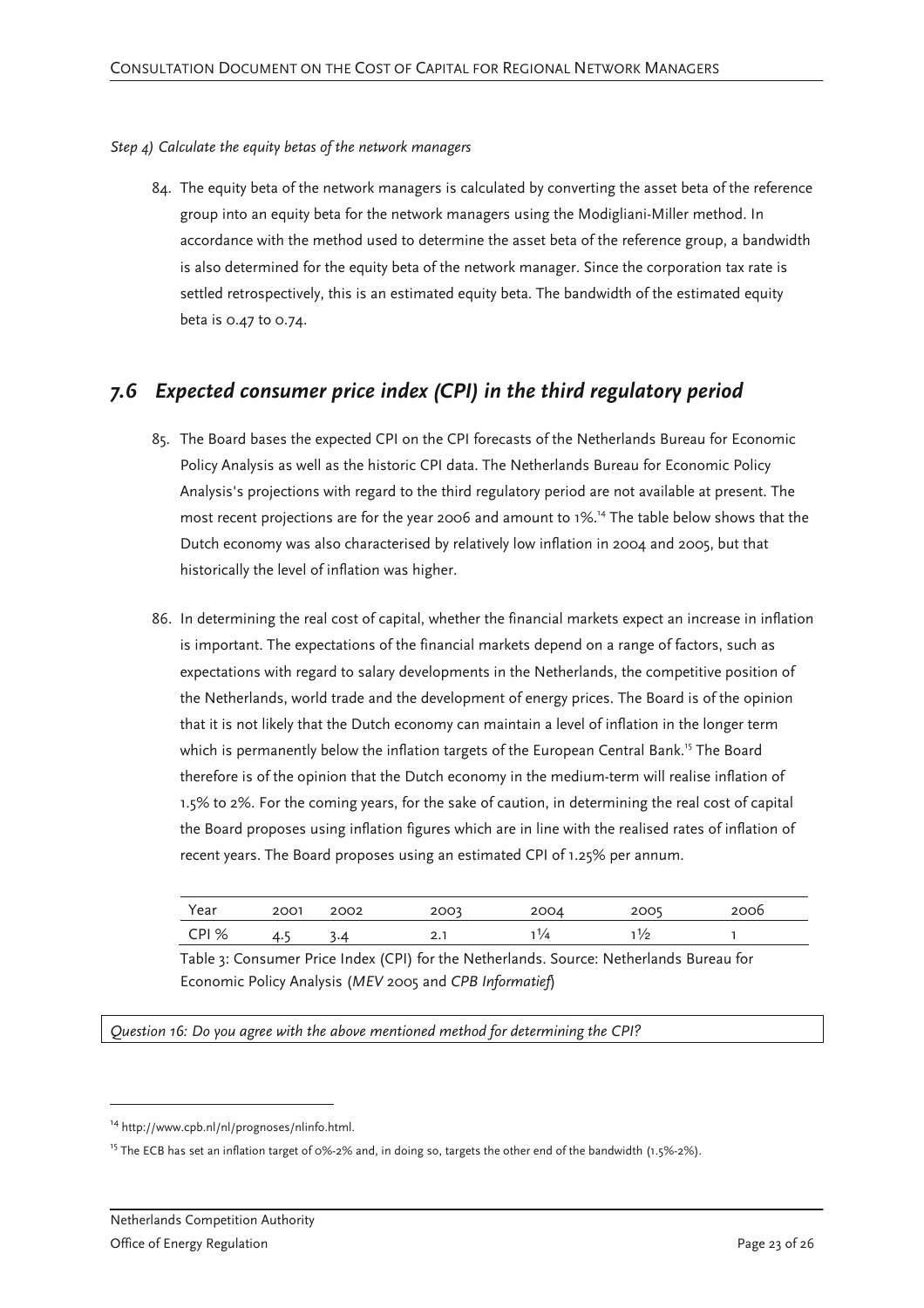## *7.7 Overview of the values of the parameters*

87. The various parameters for the cost of capital are set out in sections 7.2 up to and including 7.6. The table below provides the parameters proposed by the Board. The Board is of the opinion that these parameters apply both to regional electricity grid managers and regional gas network managers. The mean of the bandwidth for the pre-tax cost of capital amounts to 5.7%.

|                                 | Low     | High    |
|---------------------------------|---------|---------|
| Nominal risk-free rate          | $3.8\%$ | 4.3%    |
| Debt premium                    | 0.8%    | 0.8%    |
| Cost of debt                    | 4.6%    | 5.1%    |
| Equity risk premium             | 4.0%    | $6.0\%$ |
| Asset beta                      | 0.23    | 0.36    |
| Equity beta                     | 0.47    | 0.74    |
| Cost of equity                  | 5.7%    | 8.7%    |
| Gearing                         | 60%     | 60%     |
| Tax rate                        | 30%     | 30%     |
| Nominal pre-tax cost of capital | 6.0%    | 8.1%    |
| Inflation                       | 1.25%   | 1.25%   |
| Real pre-tax cost of capital    | 4.7%    | 6.7%    |

Table 4: Values of the parameters used to determine the cost of capital

*Question 17: What is your opinion of the proposed bandwidth for the real pre-tax cost of capital? How should the Board ultimately derive the cost of capital from this bandwidth?* 

## **8 Consequences of possible structural changes**

- 88. The bill to split energy companies [*Splitsingswetsvoorstel*] referred to above will result in several structural changes to the energy sector in the Netherlands. The most important changes are: a structural division between the networks and production and distribution activities and the transfer of the management of the high-voltage grids to the national network manager, TenneT. Although this bill has not yet been passed by Parliament, the Board is of the opinion that at this stage it is worthwhile exploring what the possible consequences of this bill could be for the way in which the cost of capital is determined. The Board does not expect these structural changes to affect the cost of capital applied in the third regulatory period to electricity grid managers. However, if this bill comes into force, the consequences could be relevant to a later regulatory period.
- 89. In principle, the Board does not expect the unbundling of networks and production and distribution to have consequences for the regulatory cost of capital. The reason for this is that the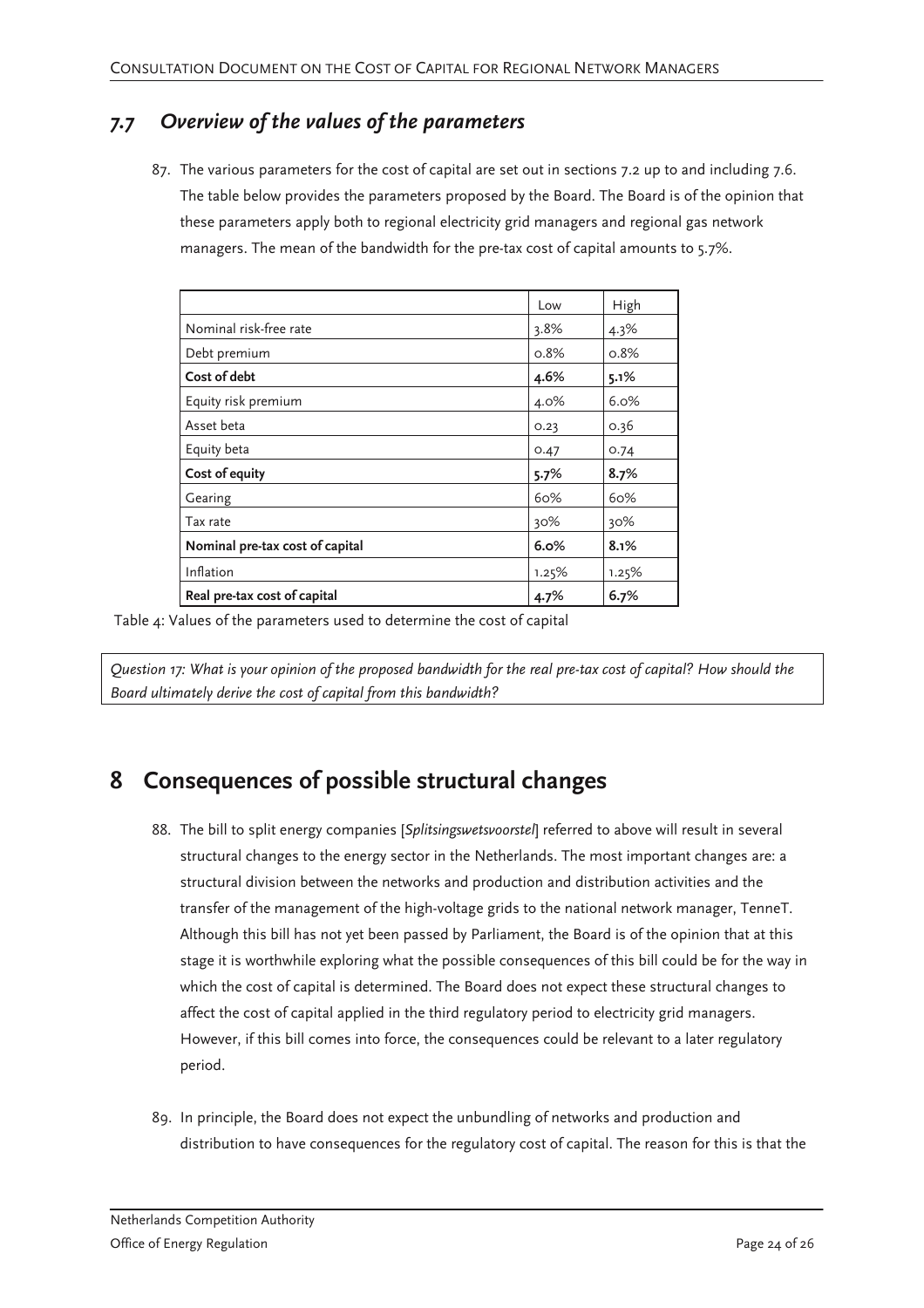cost of capital is still determined from the perspective of an independent network manager that focuses entirely on network management activities.

- 90. The proposed transfer of the management of the high-voltage grids from the regional network managers to TenneT is also not expected to have significant consequences for the cost of capital. The risks associated with the management of these grids, after all, are unrelated to the identity of the network manager. The transfer of these grids may change the risk profile of the national and regional grid managers. In the case of the national grid manager, TenneT, the risks will possibly decrease, because the development in TenneT's revenues will be more stable from year to year. The size and the number of parties that purchase electricity directly from the grids managed by TenneT will increase sharply as a result of the proposed transfer. There is therefore a greater probability that the utilisation of the grids managed by TenneT will develop in a more balanced way from year to year. TenneT is already protected from volume risks through the regulatory system because TenneT is subject to turnover regulation.
- 91. The transfer of the management of the high-voltage grids is expected to result in a slight decrease in the risks of regional grid managers due to the fact that the turnover of the high-voltage grids will be more volatile compared to the low-voltage grids. The reason for this is that the parties connected to the high-voltage grids are more sensitive to a change in economic circumstances compared to the parties connected to the low-voltage grids.

*Question 18: What is your opinion of the possible consequences of the bill to split energy companies [Splitsingswetsvoorstel] for the cost of capital to be applied?*